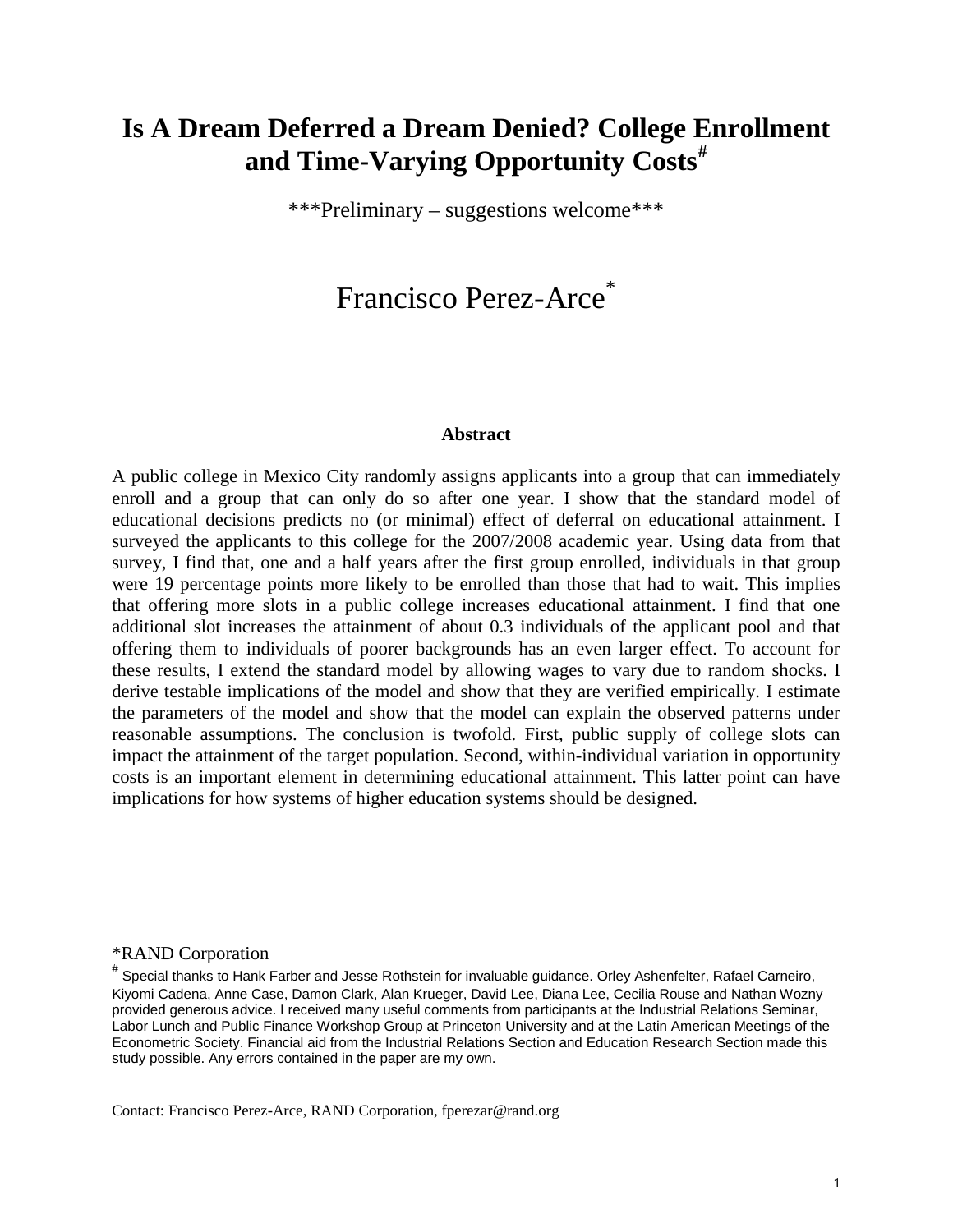#### 1 Introduction

Why do some people choose not to go to college? Many social scientists believe that the benefits of extending the levels of educational attainment outweigh the costs (Oreopoulos and Salvanes 2011). Understanding educational decision-making is necessary to predict the effects of subsidizing colleges on educational attainment and forecast the effects on attainment of phenomena such as recessions and changes in skill premia.

The costs of education include the financial direct costs of schooling (tuition, books, etc.) and opportunity costs. Researchers interested in policy have studied the effects of subsidizing post-secondary education on enrollment and attainment. These include studies on the effect of a reduction on tuition ( for example: Dynarski, 2003 Kane, 1999 and Kane, 2007) and the effect of opening new institutions (Cellini, 2010). On the other hand, some economists have investigated the role of opportunity costs, mainly to learn about the cyclicality of enrollments. Goldin (1999), Bozick (2009), Clark(2009), Dellas and Sakellaris (2003) and Mattila (1982) study the cuyclicality of ernorllments in developed countries and Binder (1995), Ferreira and Schady (2008), and McKenzie (2005) study the cyclicality of enrollments in developing countries. In addition, Duryea and Arends-Kuenning (2003) and Atkin (2010) show that the higher-wage opportunities for young adults reduce school enrollment.

I investigate the importance of variation in opportunity costs for the timing of the decision to go to college. Earnings are often larger than tuition, pointing to the importance of opportunity costs. At the same time, there is literature demonstrating the existence of much variation in earnings across individuals with similar skills and even for the same individuals across time (Jacobson et al 1993). These two points together led us to hypothesize that variation in opportunity costs is an important determinant of the decision to go to college.

I study the applicants to a college in Mexico City (which I call "Uni" throughout the paper) where admission decisions are made by lottery. Successful applicants can enter immediately, while the unlucky ones must wait one year before enrolling (from here on, I refer to this as "deferral"). I study the effect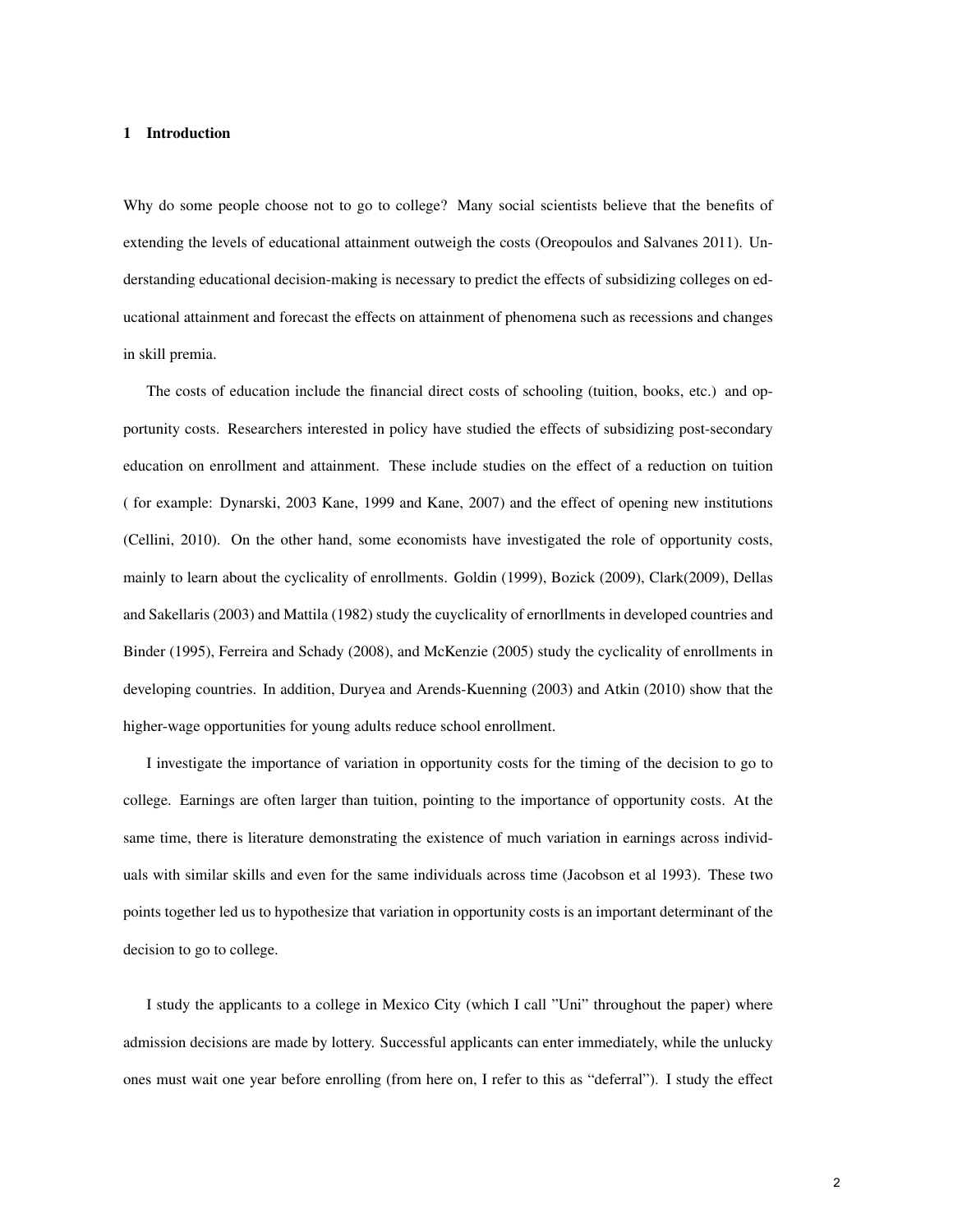of deferral on enrollment and show its implications for the study of the role of time-varying opportunity costs

In the economic model of educational decision-making (that I present later in the study), the expected life-time benefit of additional education for a young individual does not change by much from one year to the next because he still has many years to reap the reward of his investment. Thus, if wages -and therefore opportunity costs- are fixed from year to year, delaying school by one year changes very little the net-benefit for a young individual. In this case the model predicts that almost the entirety of applicants should be willing to start college the following year. Therefore, the model would predict that very few people will be affected by deferral. On the other hand, when earnings have a component that varies randomly, deferral can have a significant impact on attainment.

I find, empirically, a substantial effect of deferral. I surveyed the applicants in the fall of 2008, at a time by which every applicant (admitted and deferred) had the chance to enroll. I find that admitted individuals were still more likely to attend college than those whose admission was deferred. Immediate admission increased the probability that the applicant attended college by almost 20 percentage points (a 30 percent increase). This result is compatible with a model of education decision-making where opportunity costs (for the same individual) vary substantially from year to year. The hypothesis is that deferred applicants worked after being deferred and, during that time, received new wage offers. Thus, by the time they had the chance to enroll at the Uni, their opportunity costs had changed, which explains the substantial effect of deferral.

This model implies that, among deferred applicants, those who earned higher wages in the interim year should have been less likely to go back to study. I first show that this implication is verified empirically. I also discuss other facts unveiled by the survey and show that the proposed model is consistent with them. By matching a collection of empirical moments, I estimate the parameters of the model and show that it can account for the observed patterns. I also argue that the estimated parameters are reasonable in that they are not far from others in the literature. I use the model to estimate the probability that a deferred applicant who did not attend college in 2008/2009 would return and apply to college again at some other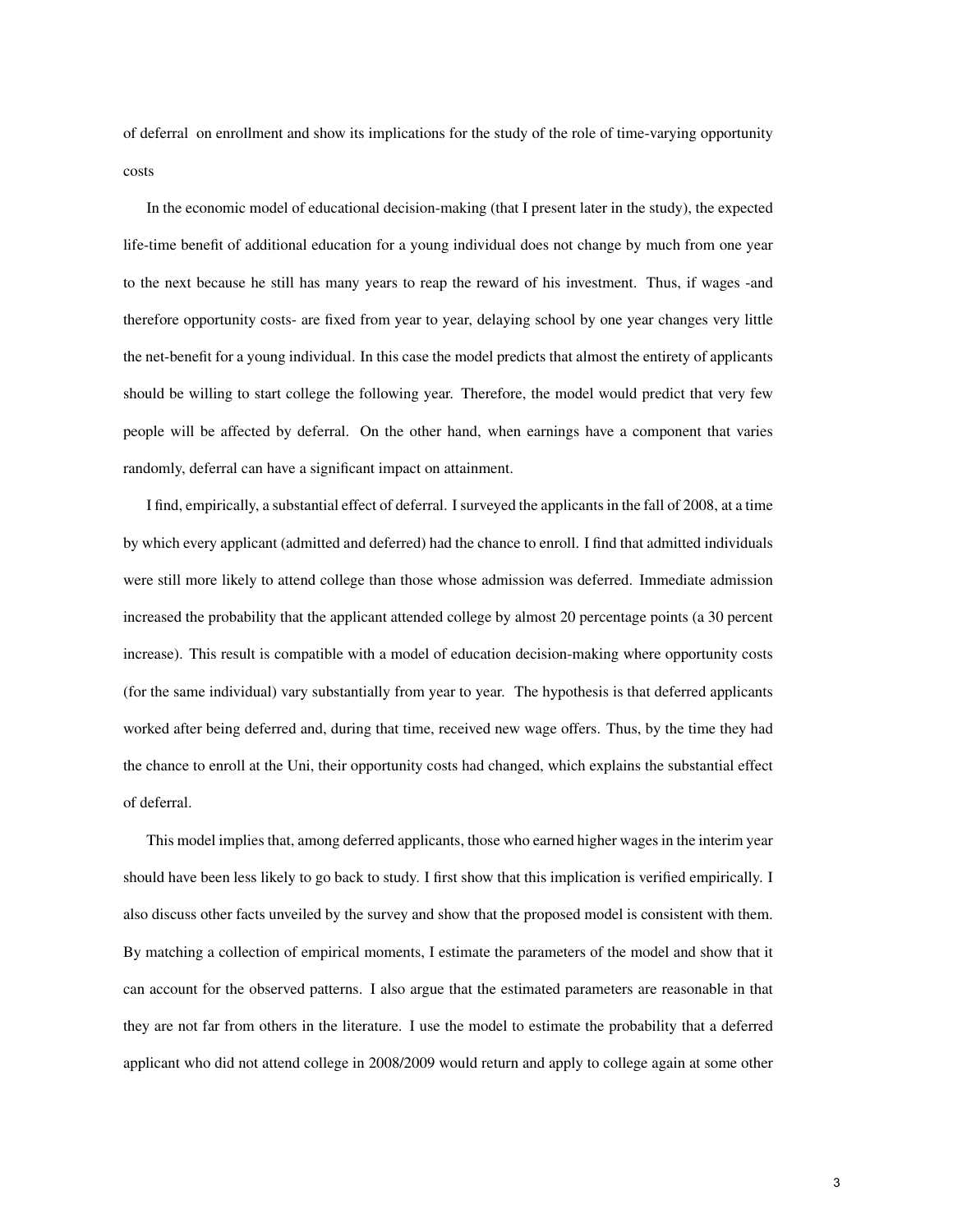point.

The findings of the impact of deferral shed light on the impact of the public supply of college slots on attainment. If the college were larger, it would be able to offer immediate admission to more applicants. The additionally admitted individuals would be almost 20 percentage points (30%) more likely to be enrolled in college two years later and about 16 percentage points more likely to ever attend college.

This article is organized as follows: Section 2 presents the setting and admission process at the Uni and introduces the data; Section 3 analyzes the quasi-experimental results of the effect of deferral. It establishes that being admitted for immediate entry had a causal effect on attainment. In that section, I also show that deferral had a larger effect for individuals from a poorer background. In section 4, I develop the educational decision-making model with time-varying opportunity cost and show that it can account for the facts revealed in the previous section when we allow individual wages to vary. We present implications of the model for the effect of deferral on ever-attending college (overall and for different subgroups of applicants). Section 5 presents the conclusions.

#### 2 The Setting

About a third of the population of the relevant age group in Mexico City obtains some college education<sup>1</sup>. Public sector institutions are not able to absorb all the demand for higher education  $2$  and the private sector has boomed and now accounts for half of the college-student population<sup>3</sup>. The private sector includes a large netork of institutions that are small and spread out across the city and more affordable than the traditional elite private schools. Many of these colleges charged, in 2006, around USD\$1,000 per year in tuition, offered admission two or three times a year and had minimal entry requirements (sometimes just

<sup>1</sup> see Table 1

<sup>2</sup>For example, UNAM, the largest university, uses an entrance exam to screen its applicants, and this exam is passed by only 10% out of the approximately 100,000 test takers (Salcedo; 2009) <sup>3</sup>ANUIES, 2008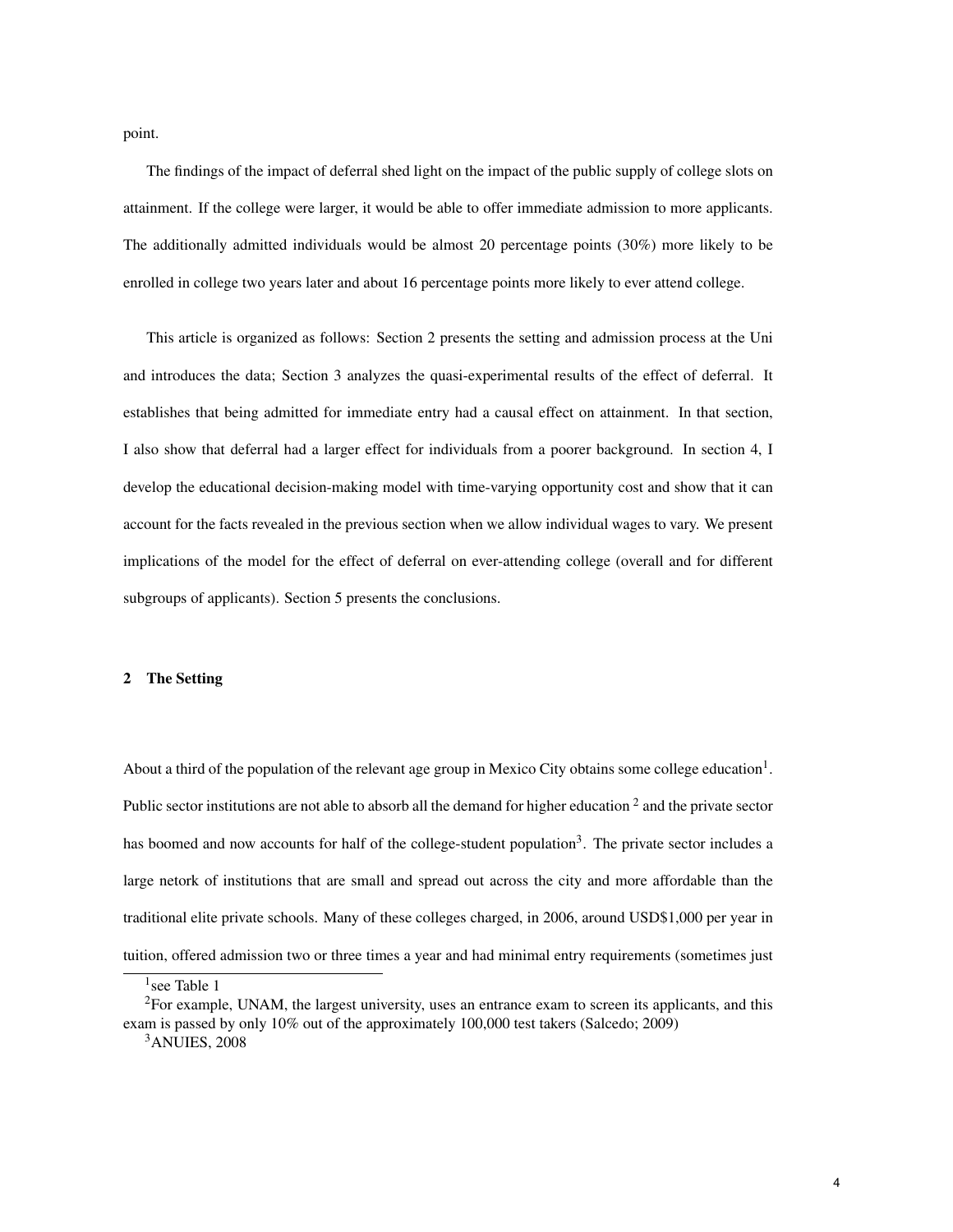a high school degree, or additionally a GPA above some threshold that is usually set very low.<sup>4</sup>: 7 out of  $10)^{5}$ .

The Uni is a relatively new public 4-year college in Mexico City, founded in 2001 by the city's government to try to meet the increasing demand for higher education. No tuition is charged to students. The only requirements to enter are having a high school diploma and a domicile in Mexico City. Students fill an online application, where a required field is a phone number with a Mexico City area code. Applicants have to choose two combinations of major, campus and time of day when they want to study (morning or afternoon). Throughout the paper, I call these combinations the "options."

From the available slots for new entrants, the Uni assigns slots first to individuals in a wait-list (applicants from previous years who did not secure a slot). It then offers spots for graduates of a system of high schools with which it has an agreement of direct entry. The remaining slots are offered to new applicants through a lottery<sup>6</sup>. I study the population of new applicants for the 2007/2008 academic year.

In the 2007/2008 admission process, there were 5,437 new applicants to the Uni. About 40% of them were admitted and the rest were placed on the waiting list. Those in the wait-list had priority for the 2008/2009 school year. Every applicant ended up having the chance to enter in 2008/2009. I use the term "deferred" to describe those who were unsuccessful in the lottery.

Every applicant was assigned a random number, and applicants were sorted by their numbers within separate lists for each option. The key feature of this process for my purposes is that admission (deferral) was random conditional on the applicant's stated preferences: two students with identical preferences had the same probability of admission (deferral).<sup>7</sup>

 $496.5\%$  of the surveyed applicants to the Uni had a GPA equal or larger than 7.

<sup>5</sup>ANUIES (2008)

<sup>6</sup>The Uni uses this system because its administration believes that everyone has the right to education and that past achievement partly reflects the opportunities students have had in the past; basing admissions on a test would worsen such inequalities.

<sup>&</sup>lt;sup>7</sup>If an applicant believes that some option is less demanded, it might be in an applicant's best interest to apply to it even if it is not the most desirable for him. However, given the stated preferences (and within options) admission was random.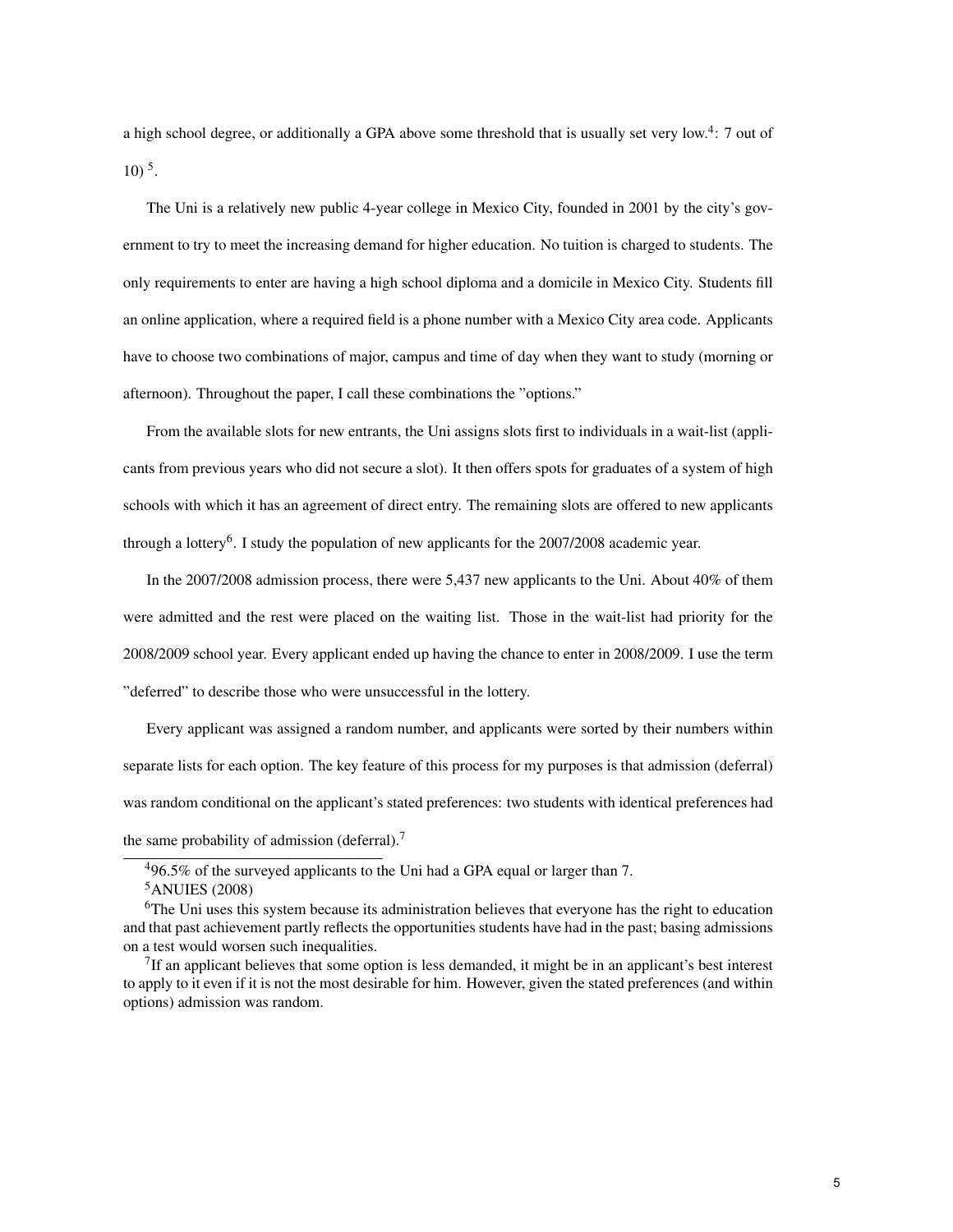#### 2.1 The Survey

I obtained the names and phone numbers of the full 5,437 applicants to the 2007 lottery for admission at the Uni. At least one telephone number was obtained for each of the applicants (in many cases two numbers). Except for 196 records which were chosen at random for a pilot, I attempted to contact all of them. The interviews took place between September and December of 2008.

All 5,241 remaining records were called six times or until a response was obtained (either answering the survey or declining to participate). It was determined that for about 1,000 applicants none of the phone numbers were working (I can not know if the numbers were false or they had been permanently disconnected between the time of the application and the time of the survey). I obtained 2,344 answered interviews which yield a response rate of 45% (or 55% if estimated out of the valid phone numbers only)<sup>8</sup>. Most of the failures happened because the applicant couldn't be contacted, usually because he was not home during our attempts. Less than 10% directly rejected participating in the survey.

The survey included a module to obtain background information on the applicants. Besides parental education, the survey included a series of questions on the socioeconomic status of the family when the applicant was sixteen years old. Panel A of Table 1 shows the mean characteristics of the population that responded the survey. Many of the applicants were well above the typical age for a recent high school graduate, with about 50% of the applicants older than 21. Note that this is contrary to one of the predictions of the model previously presented. Panel B presents comparable socioeconomic characteristics of the average population in Mexico City using the ENIGH<sup>9</sup> of 2004, a household survey which included a representative sample of Mexico City's population. Panel C presents the same statistics but of only those who either attend college or have some college education. Applicants to the Uni were brought up in families that lived in more crowded houses, had fewer cars and had lower educational attainment than the average individual with some college education. Their characteristics were more in line with those of the average inhabitant of Mexico City of the relevant age group.

<sup>&</sup>lt;sup>8</sup>None of this information is checked before the draw, therefore many of the applications were probably false (i.e. they contain false information). This can explain the large proportion of invalid or erroneous phone numbers.

<sup>&</sup>lt;sup>9</sup>INEGI (2004): "Encuesta Nacional de Ingresos y Gastos de los Hogares"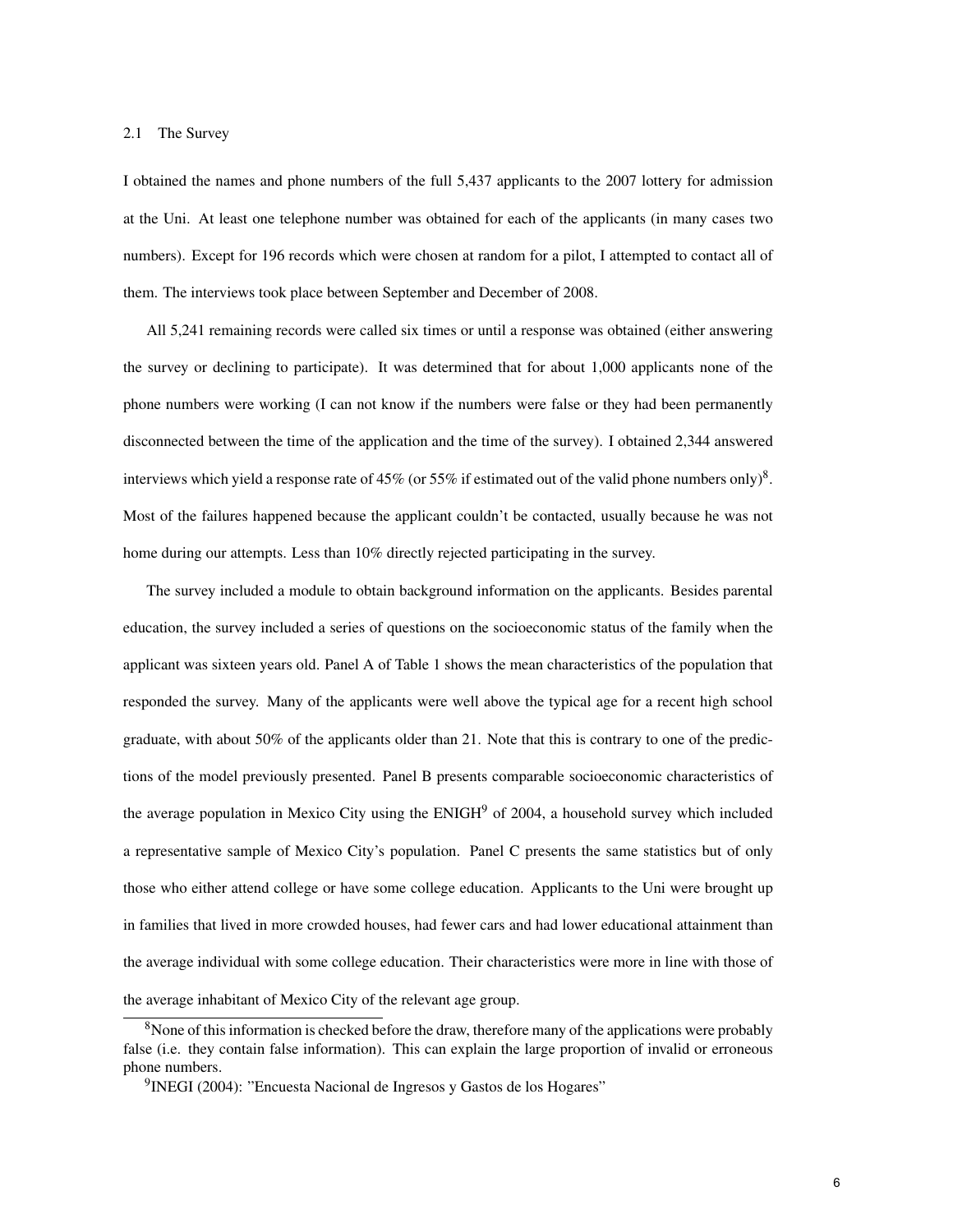Two sections of the survey questionnaire inquired about the activities of the applicants. The first one asked about the activities pursued in the year immediately after the lottery. In particular, the attendance variable that I use throughout comes from the answer to the question "Between September 2007 and June 2008, were you studying?". Additionally it asked about the name of the institution attended, the course load and hours studied. A series of questions about work for pay followed. A battery of questions about current activities followed (which are relevant for the second year after the lottery application). These include questions on current college attendance and also a series of questions about work.

Table 2 shows the percentages of the population who were studying in each academic year<sup>10</sup>. The main thing to note is that individuals admitted in the first year were going to college in larger proportions than deferred ones (80% versus 40%). Even in 2008/2009, the percentage of deferred applicants who were studying was substantially lower (80% versus 64%). The following section will expand on this to show that this in fact follows causally from admission.

Many deferred applicants started college right away in different institutions. Out of 1380 unsuccessful applicants, almost 40% were studying during the 2007/2008 school year, either in private or in a different public institution. Less than a third of the remaining 855 returned to study at the Uni one year later,

even though they had the option. In contrast, among the close to one thousand accepted applicants, about 80% of them were studying in each academic year. Most of them did so at the Uni: out of the admitted applicants who did study, 81% did so at the Uni, 12% at a different public school and the remaining at some private college or school.

#### 3 Quasi-Experimental Estimates of the Effect of Immediate Admission (versus Deferral)

I start by showing that that the randomization was effective. The characteristics that could not have been changed by the randomization are in fact similar across the two groups. Table 3 shows the results of estimating separate equations where the dependent variable is presumed to be predetermined on admission

<sup>&</sup>lt;sup>10</sup>Care should be taken when comparing the attendance rates across the two years. Due to the fact that the previous year's activities are obtained in retrospect, the two variables might not be fully comparable.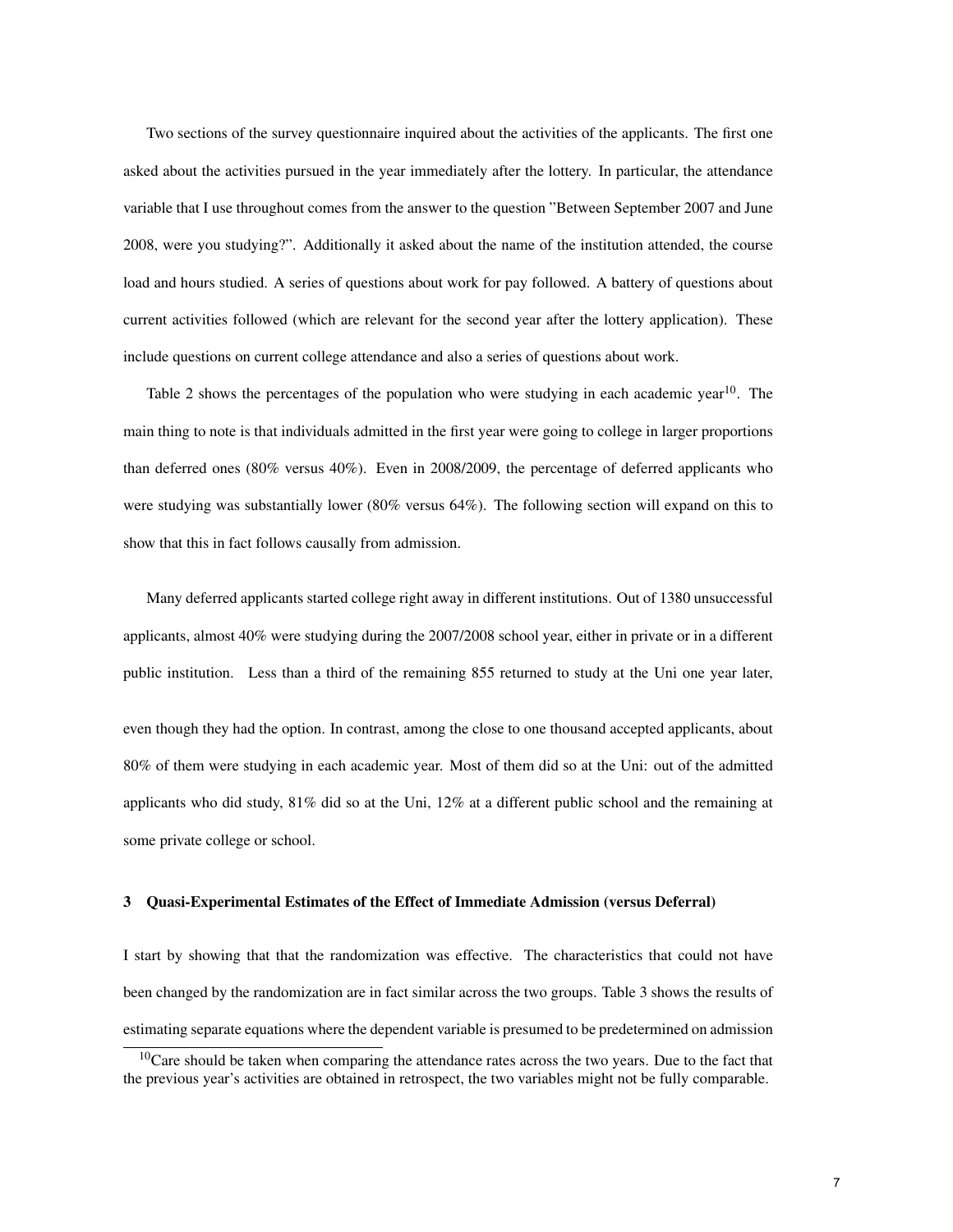status (always controlling with the "option" dummies). None of these regressions show a statistically significant coefficient for admission. The hypothesis that all coefficients are equal to zero cannot be rejected (the p-value equals 0.66).

I estimate the impact of deferral on the probability of going to school, holding the option fixed. I do this by estimating a probit regression of "being in school" against a dummy variable for deferral and dummy variables for each option. This gives an unbiased estimate of the impact on schooling of being offered a place in the Uni as admission to the university for the school year is random given the option chosen. I run regressions where attendance corresponds to each of the 2007/2008 and 2008/2009 academic years.

The results for attendance in 2007/2008 are shown in columns 1 to 4 of Table 4. Deferral reduced the probability that an applicant studied in the first year after the lottery by about 27 percentage points. This is perhaps not entirely surprising, as only admitted individuals had the option of attending the Uni and alternative schools were costly.

The second column includes, in addition to the option dummies, age and gender controls. The third column additionally includes other presumably exogenous background characteristics. Because admission status is random conditional on the options, inclusion of these characteristics should not matter. In fact, the coefficient for admission does not change much across the first three columns. The fourth column shows the coefficient when options are not included in the regression. Remember that when they are not included, the orthogonality of the lottery outcome cannot be assured. Excluding the options would slightly bias upwards the estimate of the impact of deferral.

Columns 4 to 8 show the effect of immediate-admission on attendance in 2008/2009. As above, the first three columns show the estimates when including the option dummies; Columns 2 and 3 include some additional controls. These results show that admitted individuals were still significantly more likely to attend college in the academic year 2008/2009, even though by then everybody had the chance to enroll at the Uni. Thus, deferral had a persistent effect in the rate of college-going.

A coefficient of 19 percentage points implies that almost 25% of those willing to start college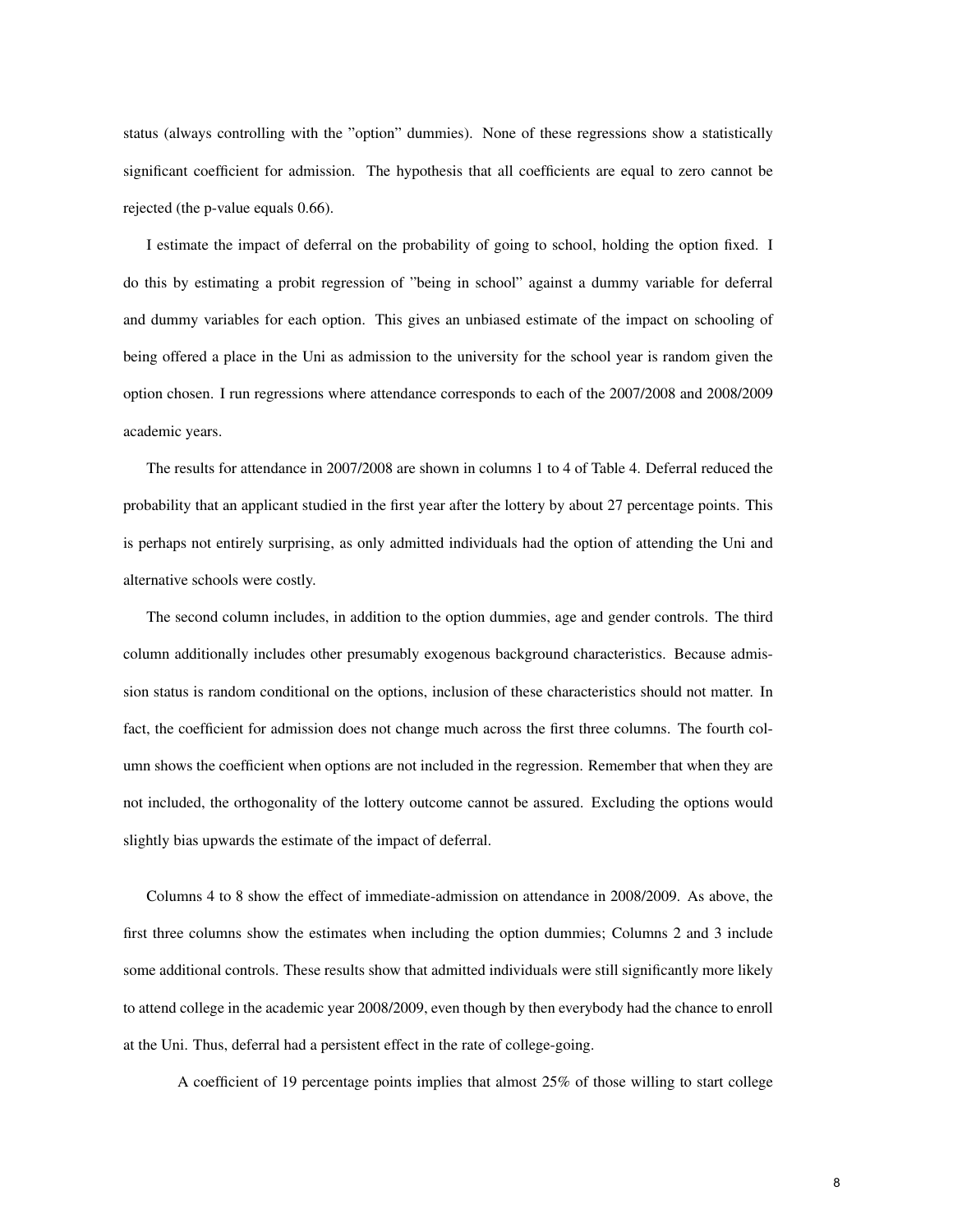will be affected by deferral<sup>11</sup>. Thus, we conclude that a significant fraction was affected by deferral, i.e. a substantial fraction (25%) of those who are offerred deferred admission and would have otherwise started college will not do so.

#### 3.1 Possible confounding factors

An important advantage of this study is that I can compare admitted and deferred applicants that are known to be ex-ante identical in expectation. As in most experiments, exploiting the randomization does not come without problems. Although assignment to "treatment" (being admitted for immediate entry) was random, survey non-response could introduce bias. Whether my estimates apply for the whole population of applicants is unknown. However, as I argue in this section, it is unlikely that the main qualitative results are greatly affected by non-random selection into responding the survey.

One reason to worry is that being admitted could make the individuals more likely to respond the survey. If individuals in the margin between answering the survey or not are different in some unobserved ways, the fact that these individuals are observed if they are admitted can bias the estimate of the admission status coefficient. To understand this problem I consider the following scenario: Suppose there are two types of individuals. Those of the first type are willing to answer the survey but those of the second type are not unless they are admitted. Among survey respondents, the admitted group will contain individuals of both types, while the deferred group will contain only people from the first type. As long as the first and second type are different in other characteristics besides being more inclined to answer surveys, any comparison between the admitted and deferred groups will combine the causal effect of being admitted with the differences between the two types of individuals.

The admission variable that I use comes from an item in the questionnaire, and therefore cannot be used to determine whether admitted applicants were more likely participate in the survey. I have an alternative measure of admission status from the administrative records. The results in this subsection use this alternative variable.

<sup>&</sup>lt;sup>11</sup>the 25% comes from dividing 19% by 80%, which is the proportion of those admitted who actually enrolled in college in the first place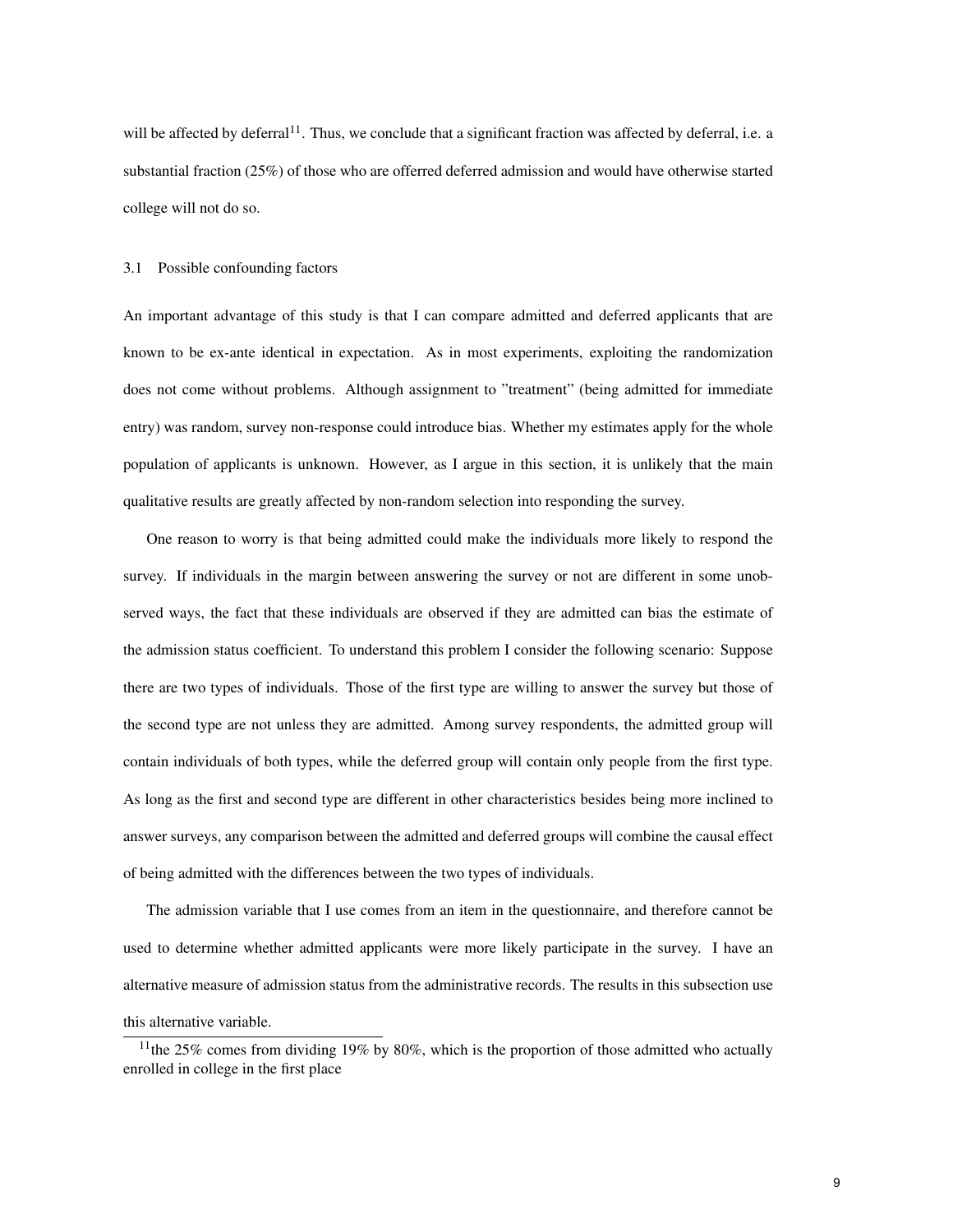The survey response rate is slightly larger among the admitted group, suggesting that being admitted made people more willing to answer the survey. A regression of responding to the survey on admission status (controlling for the option chosen) yields a small but positive and significant coefficient for being admitted (results available upon request). However, the difference is relatively small (5 percentage points), while the corresponding difference between having studied or not in 2007-2008 is 17.8 percentage points (Table 4). Even if all of the additional respondents (those who responded the survey because they were admitted but who wouldn't have answered it otherwise) were studying and were among those studying irrespective of the randomization outcome, our results would qualitatively be unchanged.

Quantitatively the bias must be small since, under the (implausible) assumption that all of the "additional respondents" were studying and would be studying regardless, my estimates of the impact of admission on the probability of studying would change by about 3 percentage points. To formalize this, I use the framework of Lee (2009). He constructs efficient bounds for the treatment effect under two conditions: independence of treatment status with respect to the relevant characteristics and monotonicity (i.e. that the effect of treatment on the likelihood of responding goes in one direction). In this case, the first assumption is guaranteed at the option level by the randomization. The second assumption is likely to hold but is uncheckable. I find that a lower bound for the effect of being admitted is three percentage points lower than the point estimated. That is, being admitted increased enrollment in 2008/2009 by at least 16 percentage points. The details of the method and results are presented in an appendix available from the author upon request.

#### 3.2 Deferral Effects by Sub-groups

There is significant variance in terms of the background characteristics of the applicants. An interesting question is whether deferral has a stronger impact among the poorest, female, and/or older applicants. I constructed a wealth index by summing the standardized versions of the following variables: paternal and maternal education, car ownership, rooms per person in family's house, $1<sup>2</sup>$  and whether the individual

<sup>&</sup>lt;sup>12</sup>Rooms per person and car ownership refer to the family when the applicant was 16 years of age.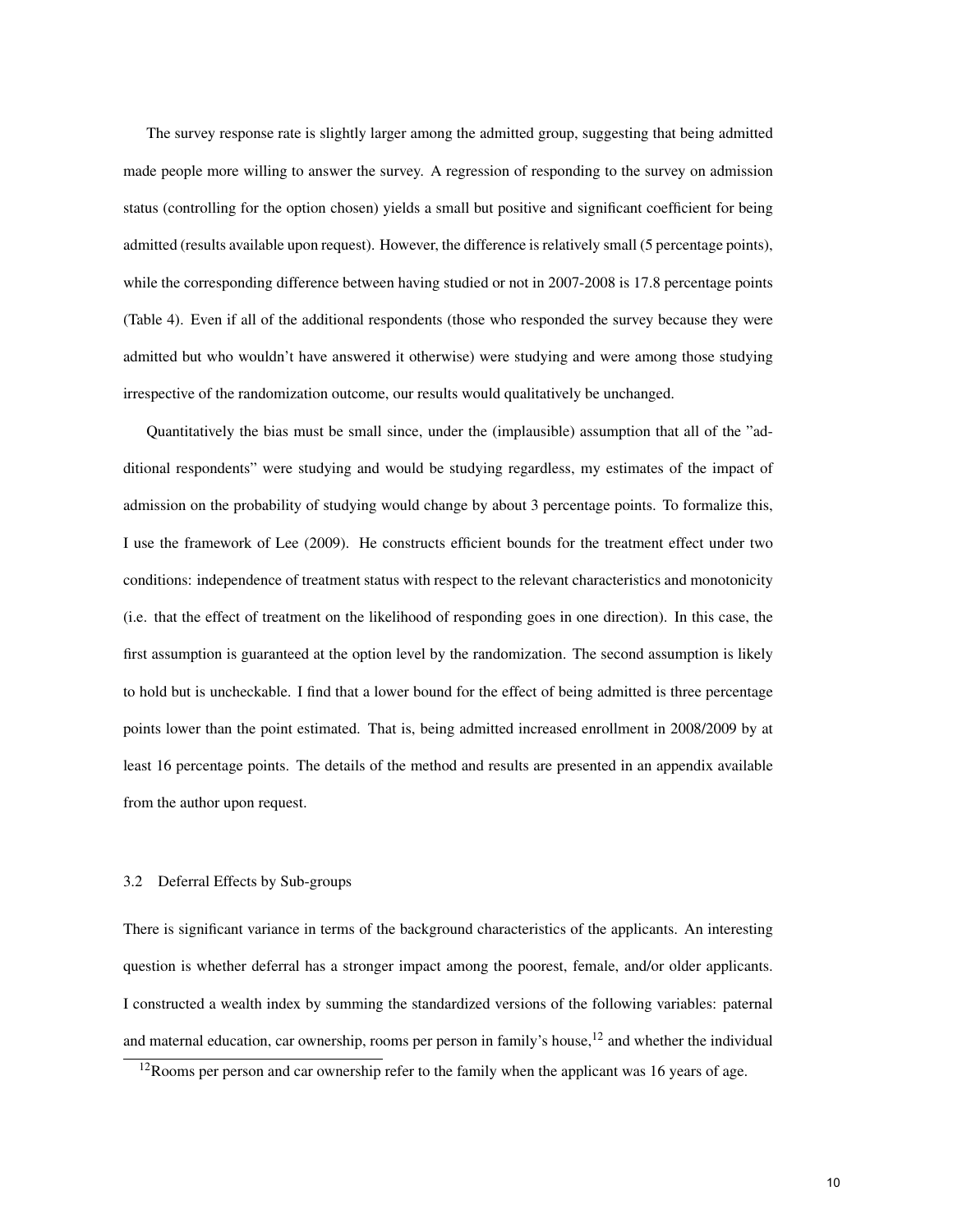attended a private high school. I run regressions like the ones shown so far, but now include the level of the wealth index for individual  $i(w_i)$  and, more importantly, its interaction with admission status.

$$
Pr(s_i^t = 1) = \Phi(\alpha + \beta T_i + \psi w_i + \gamma(w_i * T_i) + d_{ij})
$$
\n(1)

The coefficient for the interaction of wealth with admission status  $\gamma$  is interpreted as the change in the effect of being admitted caused by being wealthier. Table 5 reports the marginal effects of the variables in Equation 1. For an individual with a wealth index of one standard deviation below the mean, the impact of being admitted is twice as large as for one with a standard deviation above the mean. This result implies that deferral has a larger effect for the poorest applicants.

The impact of deferral does not vary with age, but is found to be larger for women. Deferral reduces the probability of a female applicant's studying by 44% more than it does for men. This suggests that offering more spaces in the public education system will increase the educational attainment of women significantly more than it does for men.

#### 4 A model of educational decisions with time-varying opportunity costs

At a moment when job opportunities are weak, an individual is more likely to want to go to school, as the total cost of schooling is lower. However, if for some external reason the individual does not go to school at that time, his job opportunities might improve, and it might no longer be worthwhile for him to go to school.

At  $t - \varepsilon$ , just before the start of year *t*, individuals were working and earning a wage  $w_{i,t-\varepsilon}$  which varies across individuals exclusively due to chance. The opportunity cost of that year of schooling is given by the expected wage they would obtain if they did not go to school (denoted here by  $E(w_{i,t})$ ), which is an increasing function of  $w_{i,t-\epsilon}$ . Therefore, there is a critical wage  $w^*$  such that individuals will want to go to college if and only if their wages are lower than  $w_t^*$ . Those whose  $w_{i,t} < w^*$  stay working and decide again in the following year whether they want to go back to school. By that time  $(t + 1 - \epsilon)$ ,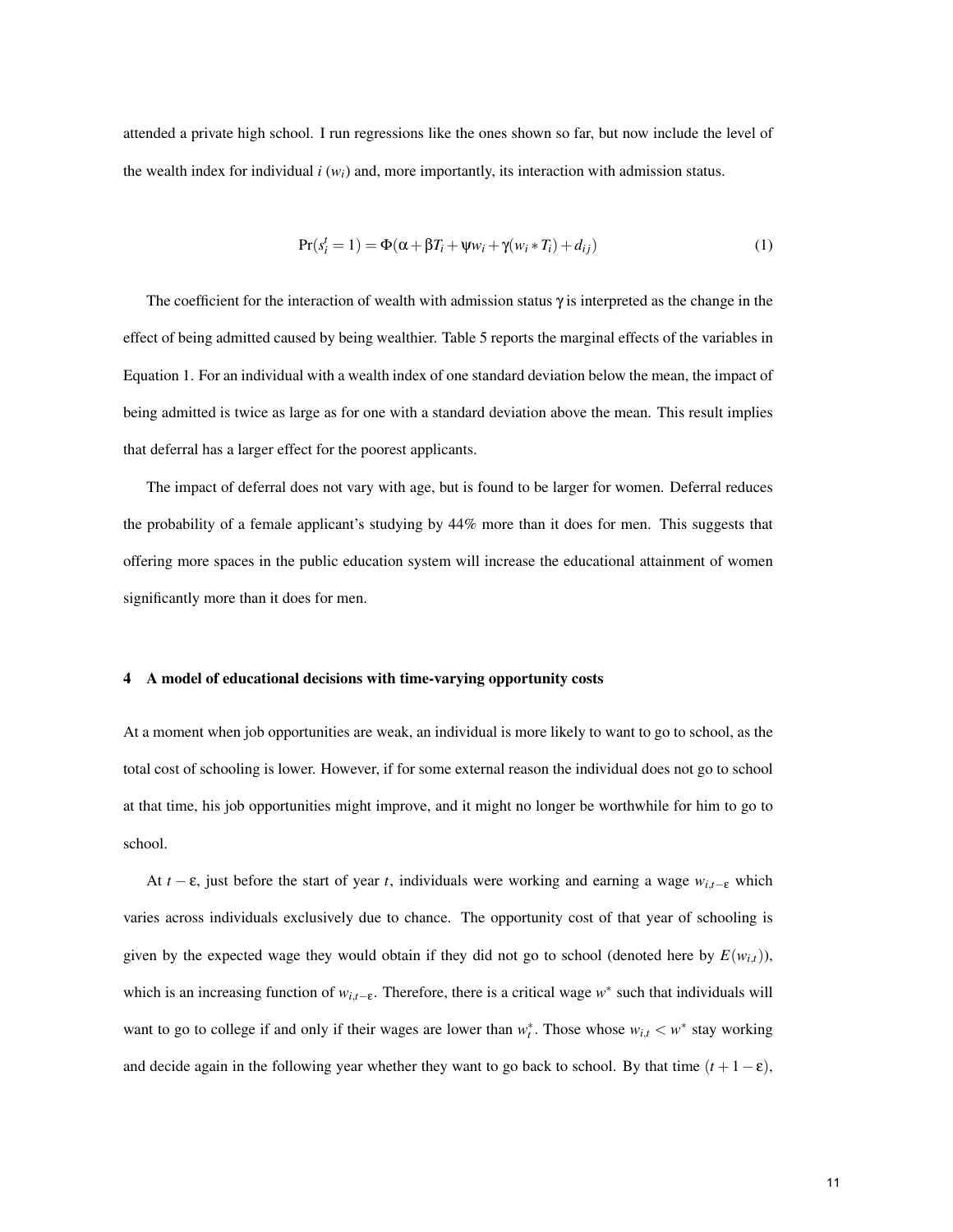they face exactly the same decision except that their wages are now  $w_{i,t+1-\varepsilon}$ . Wages change from year to year because of new and higher random wage offers but also through random separation from previous jobs. Those whose wage has increased by enough (so that  $w_{i,t+1-\varepsilon} > w^*$ ) will no longer want to go to college. Furthermore, because the sample of applicants is composed of individuals who had relatively low earnings, wages will increase on average. Exactly how large this expected wage increase is depends on how strongly applicants are selected. A low critical wage means applicants are strongly selected (strong potential for mean reversions) and yields a greater likelihood that *w*<sub>*i*,*t*+1−ε will surpass *w*<sup>\*</sup>.</sub>

#### 4.1 The Model

After finishing high school, individuals receive a wage offer. While working, every month individuals receive a new wage offer  $m_l$  with a probability  $p$ . All wage offers are drawn from identical distributions. In particular, I assume that the logarithm of wage offers is distributed normally with mean  $\mu$  and standard deviation σ.

Individuals decide whether to work or go to college (no part-time is allowed). I assume that college lasts for *s* years, during which time the student earns nothing. After college, individuals receive a "fresh" offer, and their wage process starts again identically as for high school graduates, except that wage offers are multiplied by the constant  $(1+\delta)^s$ , where  $\delta$  is the yearly return to college and *s* is the number of years that college lasts. After college, there is no further education. Individuals live for *T* years, and maximize their discounted life-time earnings. Future utility is discounted at the rate of  $β$ .

- The following list summarizes the assumptions described so far:
- At age 18, individuals graduate from high school, receive their first wage offer, and decide whether or not to apply for college.
- Individuals decide to apply to college ε days before the start of each year
- College lasts for *s* years.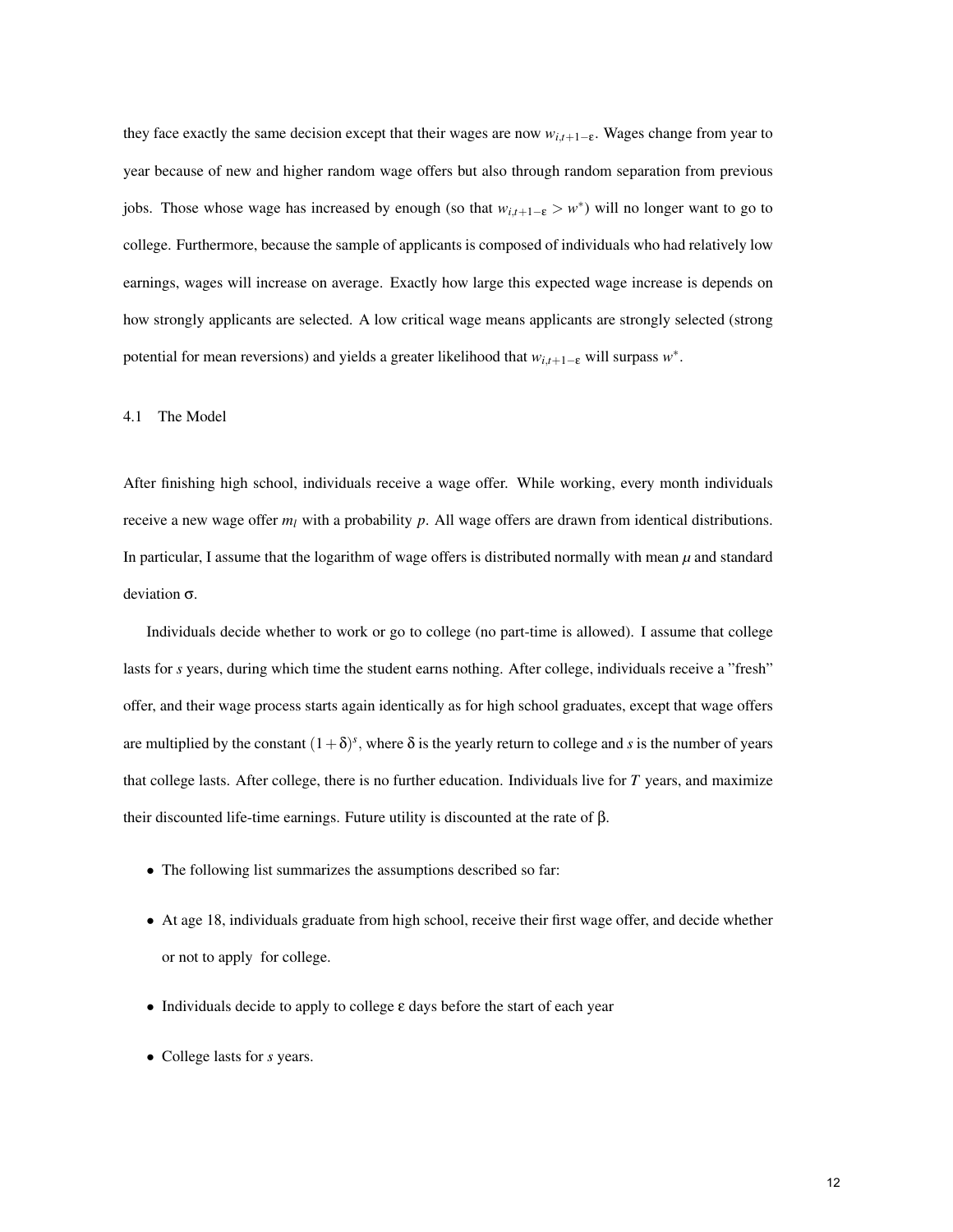- Individuals live T years.  $13$
- Every day, there is a probability *p* that an individual will receive a wage offer. An individual who is not studying does not receive a wage offer.
- log  $m_l \sim N(\mu, \sigma)$
- Individuals lose their current job with probability  $\lambda \in [0,1)$ . If the individual loses his job, the wage for the next period equals the new wage offer. If the individual keeps his job, the wage for the next period equals the largest of their previous wage and the new wage offer. That is, the wage at period *l* equals *m*<sup>*l*</sup> with probability λ and max{*w*<sub>*l*−1</sub>,*m*<sub>*l*</sub>} with probability 1−λ.
- After college, the wage equals  $(1+\delta)^s$  multiplied by a fresh draw of the wage offer distribution. From then on, wages follow the same path as the non-college except that offers are always multiplied by  $(1+\delta)^s$
- Individuals maximize the expected discounted flow of income

In the special case where  $\lambda = 0$ , it follows from the above assumptions that, every year *t*.individuals go to school if and only if:  $\sum_{ }^{T}$  $\sum_{l=t+s}^{T}\beta^{l-t}(1+\delta)^{s}E_{t}(w_{l})-c\geq \sum_{l=s}^{T}\beta^{l-t}(\delta_{l}+o_{l})$  $\sum_{l=t}^{t} \beta^{l-t} E_t(w_l|w_t)$ . The left-hand side of this expression represents the earnings after *s* years of college minus the direct costs of schooling, while the right-hand side represents the earnings if the individual does not enroll in college at any moment. Note that the LHS does not change and that the RHS is weakly increasing in time. Therefore, an individual who does not enroll in college at *t*, will not do so at any time  $m > t$ . Because the left-hand side is independent of  $w_t$ , and the RHS is monotonically strictly increasing in  $w_t$ , there exists a critical  $w^*(l)$  such that individuals go to school if and only if  $w_t$  is lower than *w*<sup>\*</sup>(*l*), where *l* represents the age of the individual. The critical wage depends on the age because the remaining number of periods after the decision (in which he can reap the benefits of education) depends on the age of the decision-maker.

<sup>&</sup>lt;sup>13</sup>A model with infinite lifetime can also be constructed with the same predictions which underlines that, if an individual does not come back to school, it is not necessarily because he has less time to reap the benefits of education. This shows that the effect of deferral can be fully explained by variability in opportunity costs.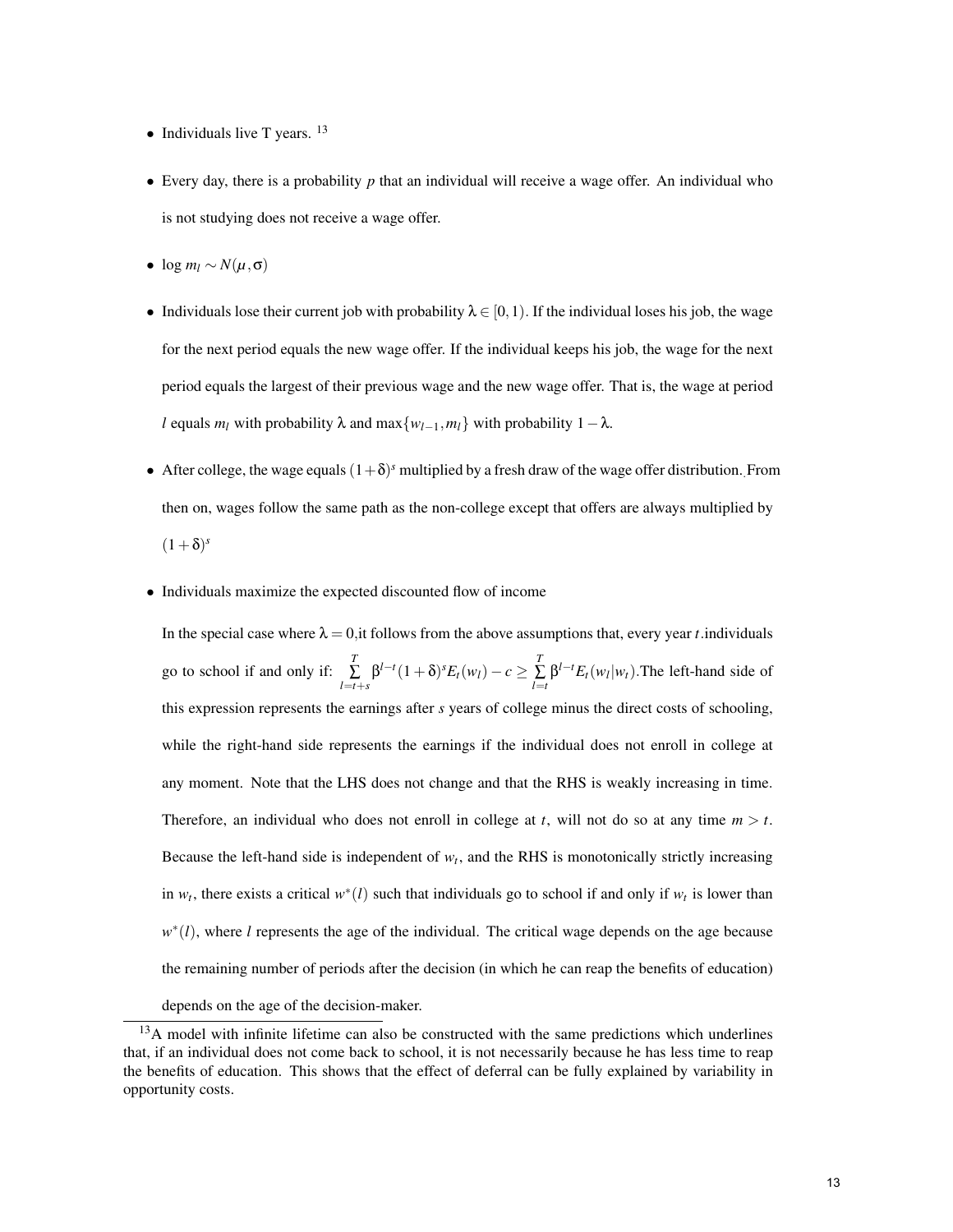However, if  $\lambda = 0$ , the model would not be able to explain why there are so many college applicants above 18 or 19, the typical age of high school graduation. Since we allow for the possibility that individuals can lose their jobs (i.e.  $\lambda > 0$ ), the model can explain this. However, it becomes slightly more complicated to solve. Since  $\lambda > 0$ , an individual who does not want to study at time *t* knows that he might want to do so later. Therefore, the value of not going to school includes the option value of going to college. Thus, the problem cannot be described by a single inequality as above. It will still be the case, however, that an individual will study at time t if and only if  $w_t$  is smaller than some critical wage  $w^*(l)$ . Now, *w* ∗ (*l*) comes from solving the following dynamic problem: define *S* as the discounted expected income flow after college  $(S = \sum_{l=s}^{\infty} \beta^{l} (1 + \delta) \mu)$ , and define a value function as:  $V_t = \max \{ w_t + \beta V_{t+1}, S \}$ . The critical wage  $w^*(l)$  is then the associated policy function.

#### 4.2 Testable Implications

The model presented above predicts that some of the deferred applicants will not accept the later admission date. In addition, the model above implies that, *among applicants, the wage in year t predicts college enrollment in year t+1 (those earning higher wages at t will have higher expected wages for t+1 and therefore face a higher opportunity cost to collegein that year).*

I use information collected in the survey of college applicants to test this implication. As described in previous sections, the interviews were applied between September of 2008 and January of 2009. The survey included a question about earnings in a typical week of the period September 2007-June 2008 (year t in our model), and a question about current earnings (first few months of year t+1 in our model). Since the first question asked for typical earnings in the previous year, it can be best translated into our theoretical framework as the mode of earnings in year *t*. Panel A of Table 6 shows the mean hourly wages and monthly earnings of the 2007 deferred applicants to the Uni. The modal wage for the Sep2007- Jun2008 period was significantly higher among the applicants who did not return to school than among those who did.

This result also holds in a regression framework with multiple controls. Table 7 reports these esti-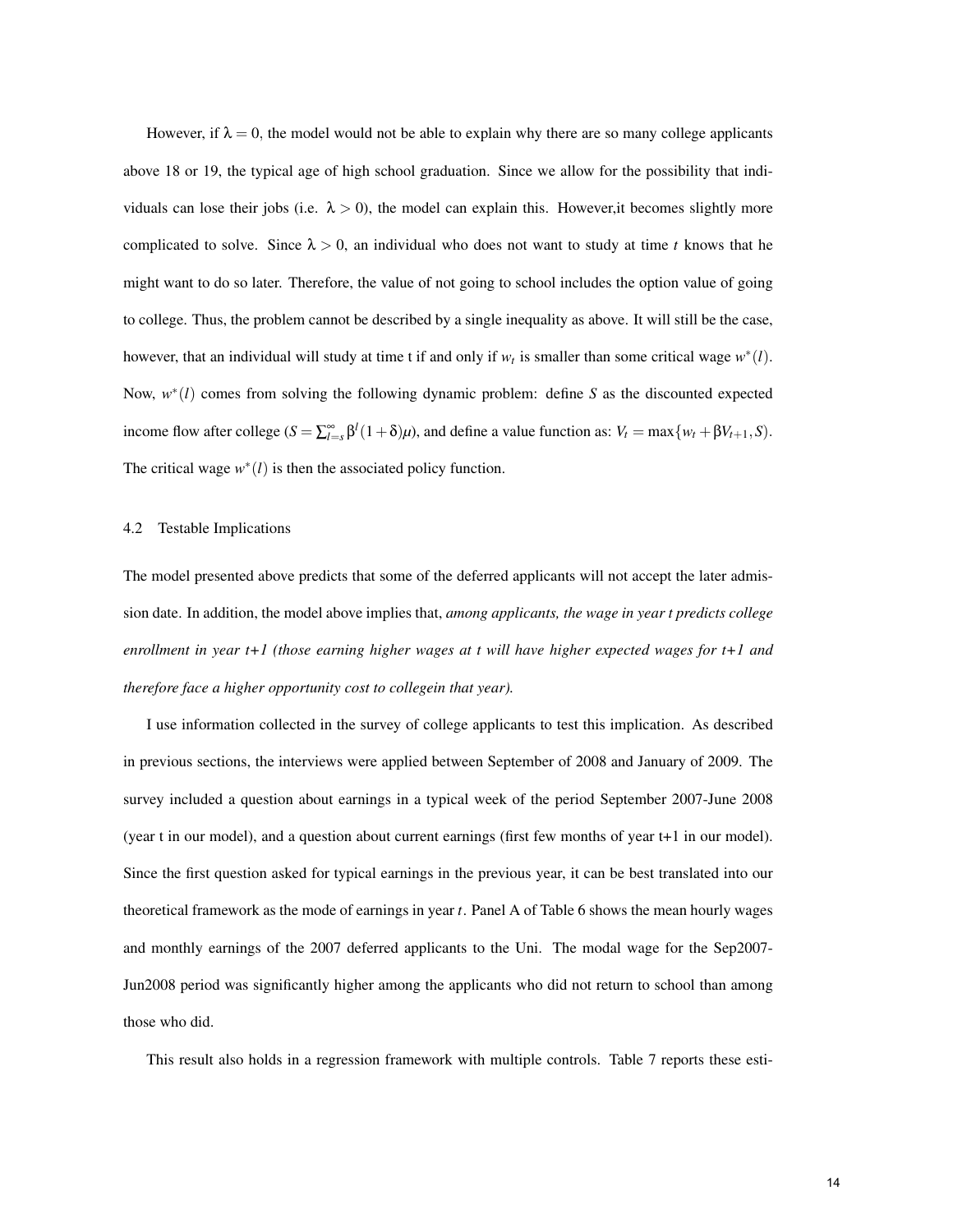mates. The dependent variable is an indicator of whether the individual was going to school in the 2008 academic year; the regressor of interest are, in separate columns: monthly earnings, hourly wage and hours worked, in 2007/2008 and in 2008/2009. The sample comprises all deferred applicants who did not study in the 2007 academic year. Although the set of variables available for our use might not be comprehensive enough to fully control for differences in ability, the lack of inclusion of these variables is more likely to bias against my findings. The story would go as follows: more able people are more likely to go to college and have higher wages for any level of education; therefore, we would observe a positive relationship between wages at time t and schooling at time  $t+1$ .<sup>14</sup> Conditioning the sample to observations where respondents stated that their main activity was working does not change results in any significant manner (results available from the author upon request).

This model also can account for two other relationships that are verified in the data:

1. *A significant fraction of applicants who were admitted decided not to enroll because they received high wage offers between applying and enrolling.* This is consistent with the model since, although short, there is a period between the moment of application and the start of the school year (i.e., the ε is at least two and a half months as individuals apply before June to start early September). If someone's work opportunities improved in that period, the individual might have changed his college-going decision.

Thus, the model also predicts that those admitted who did not to enroll in 2007/2008 will have earned higher wages than those that were deferred. According to the model, the reason why admitted applicants would not go to school is that they received a high wage offer between the time of admission and the time to start college. Instead, the group of deferred applicants includes both individuals who received a wage offer during that time and individuals who did not. This predic-

 $14$ An alternative explanation of why there is a negative correlation between wages in year t and the probability of enrollment in year t+1 is the following: some applicants decided (for whatever reason) that they did not want to study anymore and therefore exerted a lot of effort in finding a good job that paid well, while those who knew that they were going to come back to school settled for a lower-paying job, as they knew that they were not going to stay there for long. I cannot fully rule out this explanation of this fact.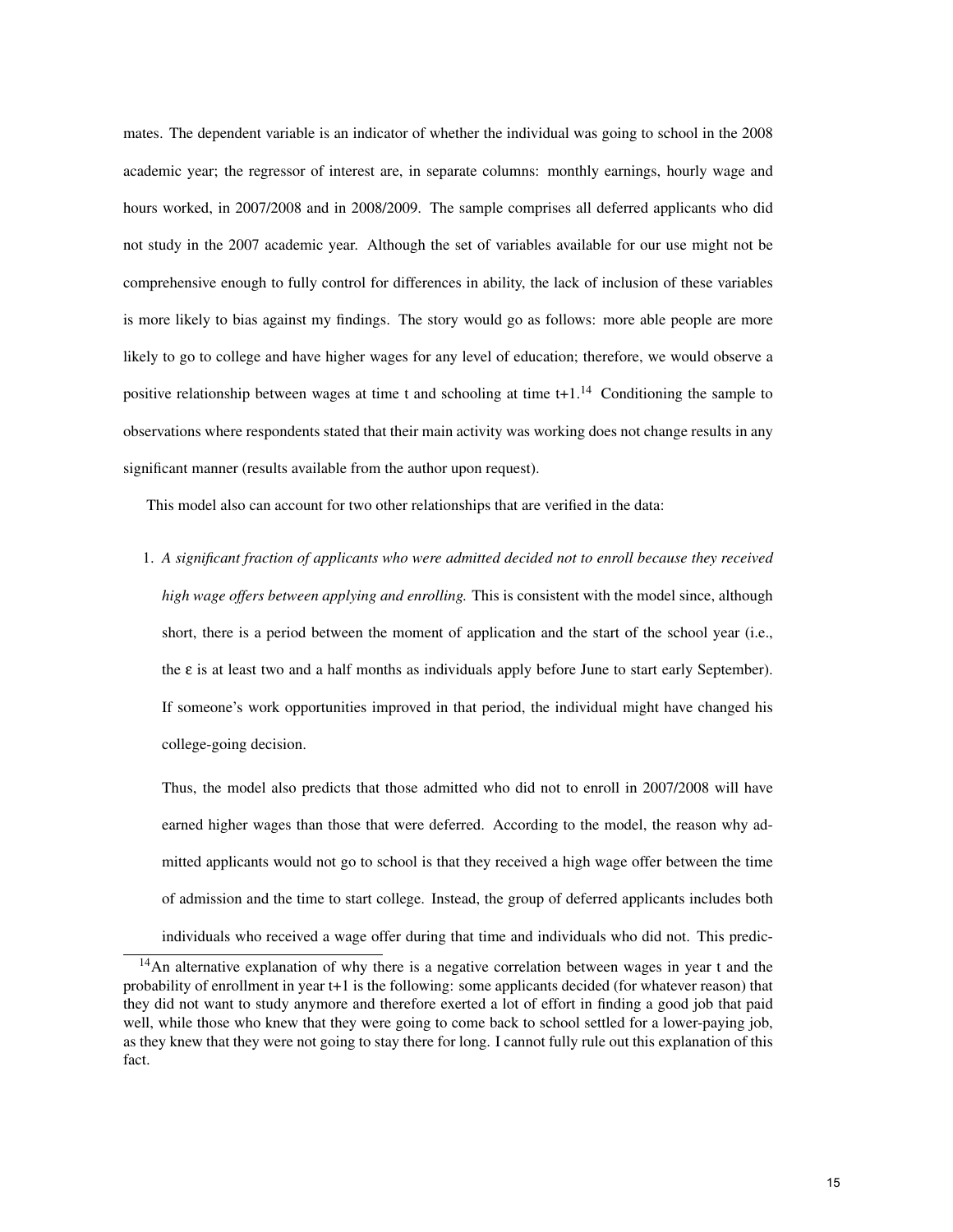tion is also verified empirically. Panel B of Table 6 shows that admitted applicants who worked in 2007/2008 made on average MX\$27.2 per hour, compared to only MX\$24.3 for deferred applicants.

2. *The population of applicants is not comprised only of 18-year-old, fresh out of high-school applicants.* There is a significant number of individuals in their late twenties.Fifty percent were 21 or older and 25% were 24 or older (see Table 1). This is not only true for the population I am studying here; in 2005,  $38\%$ <sup>15</sup> of US college students were above 25. In Mexico, this proportion equals  $15\%$ <sup>16</sup>. This is contrary to the prediction that all students would attain educational attainment early on in their careers, a prediction that is derived from models where opportunity costs are constant (i.e. Becker, 1965).

#### 4.3 Estimation

I estimate the parameters that make the model quantitatively compatible with the testable implications presented above. I show that with an arguably reasonable set of parameters, the model produces patterns that are close to the ones observed. Estimating the model then allows to make predictions on the future education paths of the deferred applicants.

The estimation proceeded as follows: choose a vector of parameters, then simulate the model  $N^*Z$ times, where N equals the number of observations in the data and Z is the number of replications (I use 100). Then, I compute a series of moments and compare them to those in the data. I compute the proportion of deferred applicants who "come back" in my simulated data set and compare it with the actual proportion who came back. I attempt to match the moments that are derived from the testable implications above:the proportion of deferred applicants who "come back" to college; the mean wage in year 2007/2008 for those who "do not return" and for those who do; the mean wage in 2008/2009 for those who continued working; and the fraction of admitted applicants who did not start college in 2007, and the proportion of applicants who are 21 years-old or more.

<sup>15</sup>U.S. Census Bureau(2006)  $^{16}\mbox{ENIGH}$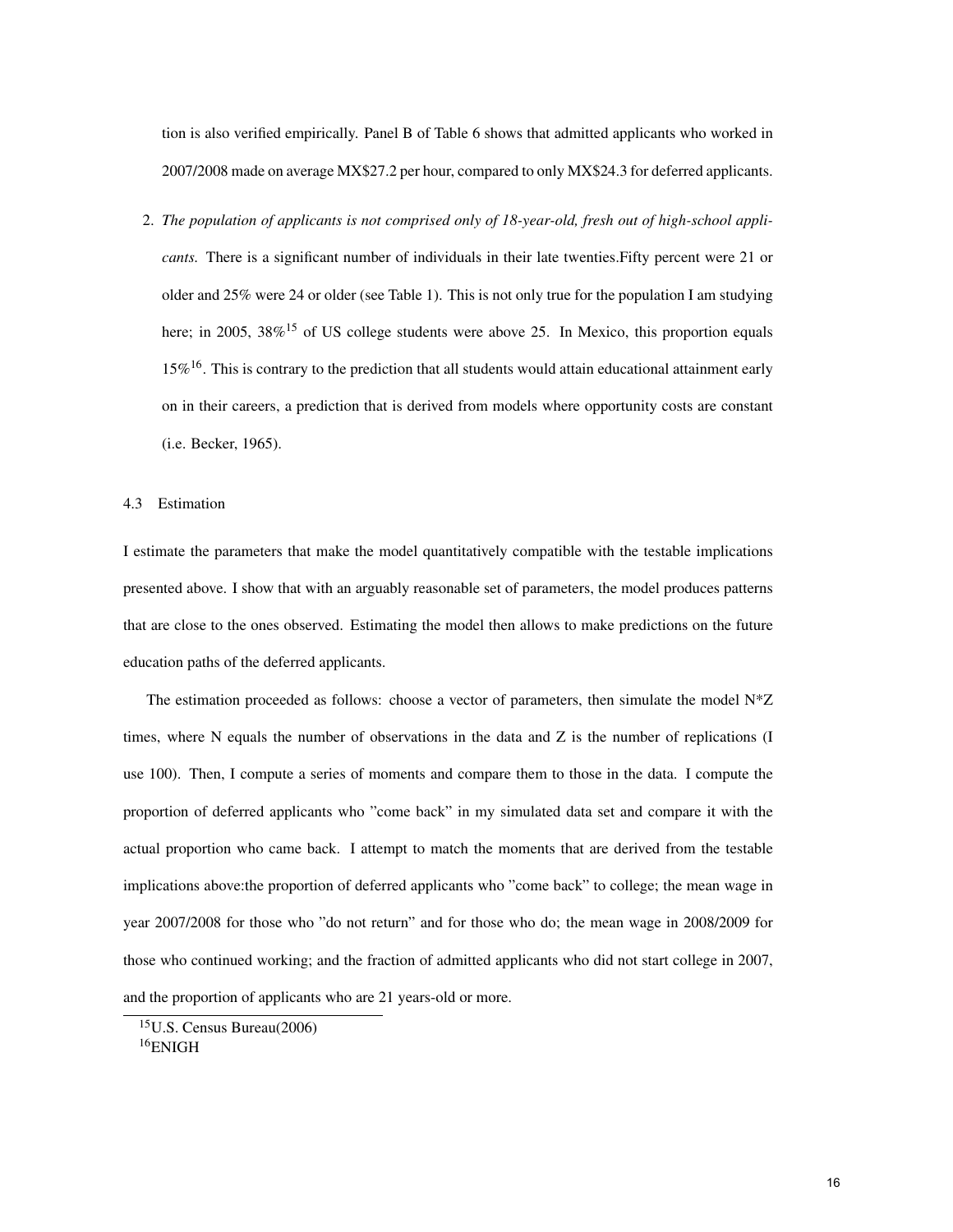To find the set of parameters with which the model best fits the data, I do a search within the parameter space to find the point where the distance between the actual and simulated moments is minimal. However, certain combinations of parameters produce the exact same simulated data and are therefore not identified. In particular, different combinations of the discount factor β and the return to school δ produce the exact same moments. The reason for this is that I do not have information about earnings after college. Therefore, the only way that the returns to schooling enter into the model is indirectly through the value that individuals give to college: a higher  $\delta$  indicates a higher value of schooling. However, this is also the way in which  $\beta$  enters the model; a high discount factor implies a high valuation of schooling. A case in which individuals have a lower β but a high  $\delta$  is indistinguishable from a case in which they have a high β but a low δ. Another way to describing is that there are multiple combinations of β and δ that translate into the same critical wage function  $w^*(l)$ . Therefore, I can only estimate combinations of β,δ. For a given combination of  $\beta$  and  $\delta$ ,  $w^*(l)$  is a given function of age - which I estimate numerically in each iteration.

I estimate the distribution of the wage offers which, assuming log normality, is fully defined by the mean  $\mu$  and standard deviation  $\sigma$ ; and variables such as the probability of losing a job  $\lambda$  and the probability of receiving a wage offer  $p$ <sup>17</sup>. I also assume that I observe wages with error,  $w_{i,t}^{obs} = w_{i,t} + \varepsilon_{i,t}^{obs}$ , and  $\varepsilon_{i,t}^{obs} \sim N(0, \sigma_{obs}).$ 

Fixing δ, the aim is to find the values of  $\mu$ , σ,  $\beta$ ,  $\lambda$ ,  $p$ , σ<sub>*obs*</sub> that minimize the distance between the six observed and simulated moments. I use eight moments: the average logarithm of wages in 2007-

2008 of those who do not return  $(w<sub>nr</sub>)$  and of those who do  $(w<sub>r</sub>)$ ; the average of the log of the wages in 2008/2009 (only for those working at that point); the proportion of individuals who return to college in 2008/2009; the standard deviation of the log of the wages for those who return to school and for those

ments.

 $17$ This constitutes the Method of Simulated Moments which was pioneered by McFadden (1989), Pakes and Pollard(1989), Lee and Ingram (1991) and Duffie and Singleton(1993). The MSM estimator is defined as the vector of parameters  $\theta$  that minimizes the distance between the simulated and the observed moments.The weighting matrix consists of a diagonal whose elements are the variances of the data mo-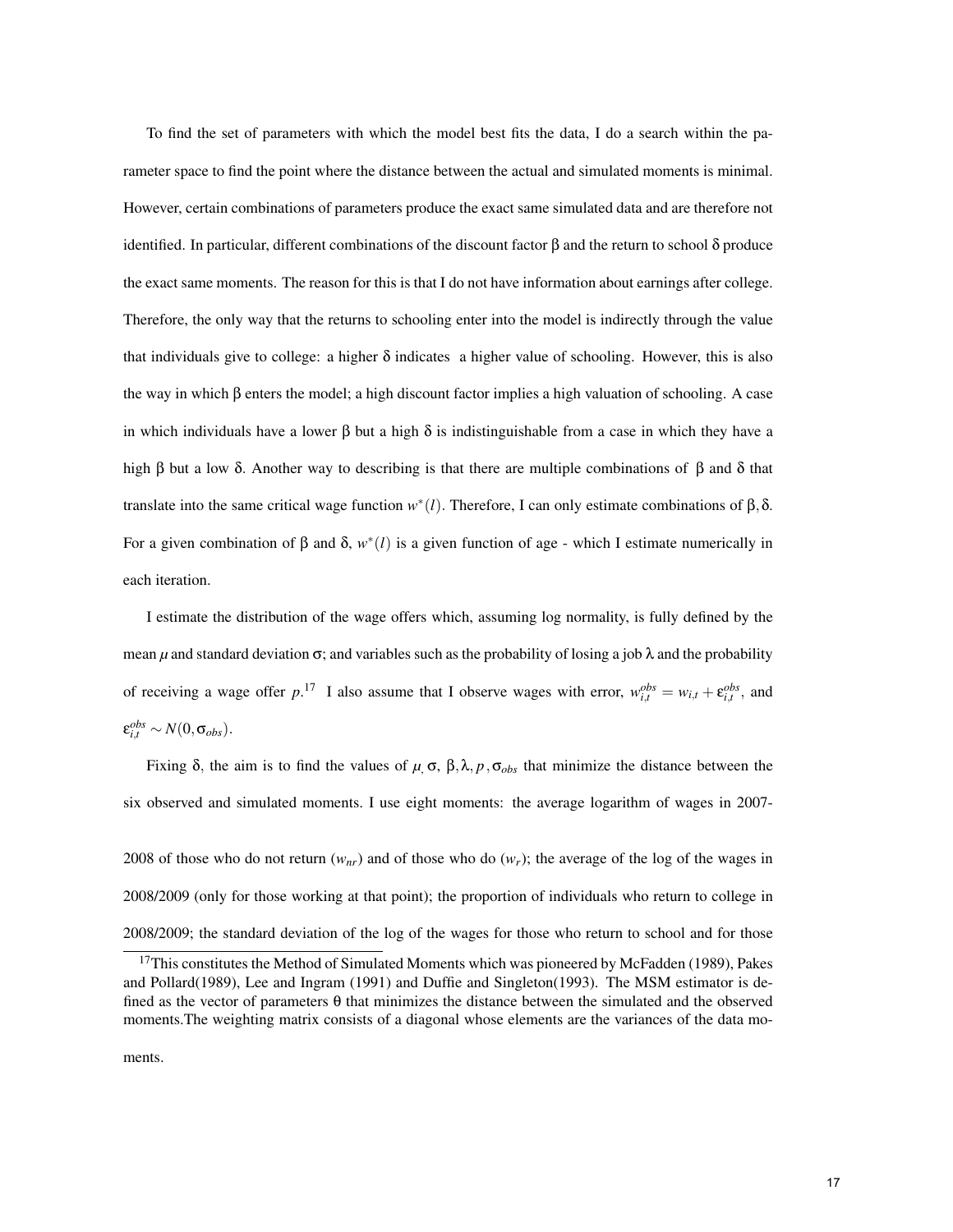who do not return; the proportion of admitted applicants who did not start college and the median age of the applicants. I use a simplex algorithm to obtain the estimates<sup>18</sup>. Table 8 presents the results.

The overall level of wages (three moments wages of those that return to school and don't in 2007-2008 and those that don't return to school in 2008-2009) is shifted with  $\mu$ ; the higher the standard deviation the higher the average difference in wages among those that return and those that don't given any critical wage which is affected (and therefore determines the proportion who return to school) by the discount rate β: the lowest it is the more important a low current wage is in the decision to return to school. The age profile of the applicants helps identify the probability of job joss  $\lambda$  although it is also affected by the probability of receiving a job offer in any given period *p*.

The share of those admitted who do not go to school is determined by how many receive a good wage offer in the three months between the application period and the start of school which is mostly affected by *p*. The wage growth between 2007/2008 and 2008/2009 increases significantly with *p*.

Panel B of Table 8 shows the observed and simulated moments (with the optimal parameters reported in Panel A). As can be appreciated, the model can produce moments that are close to the observed moments. However, a formal test rejects this model. This is not entirely surprising given the simplicity of the model. However, this is no reason to dismiss it. On the contrary, the model presented herein seems to provide a reasonable approximation of the observed data. To evaluate how close the simulated moments are to the actual data moments, previous literature  $19$  compared the differences between observed and simulated moments with the standard error or the standard deviation of the data moments. In all but one case, the difference between the moments is smaller than 1.96 standard errors. The one exception is the proportion of admitted individuals who did not study in year 2007/2008. The model can predict that 12% of admitted will not start, but cannot predict a number closer to the observed 20%. The reason is that, to predict such a high number, it would require a higher *p* (so that a large proportion gets an offer in the three months between the application and the start of classes), but a higher *p* also drives overall wages higher (and particularly the difference between the wages in 2007 and 2008, which is why a higher *p* cannot be

<sup>&</sup>lt;sup>18</sup>Nelder-Mead Simplex Direct Search algorithm in Matlab

<sup>19</sup>Franke (2009)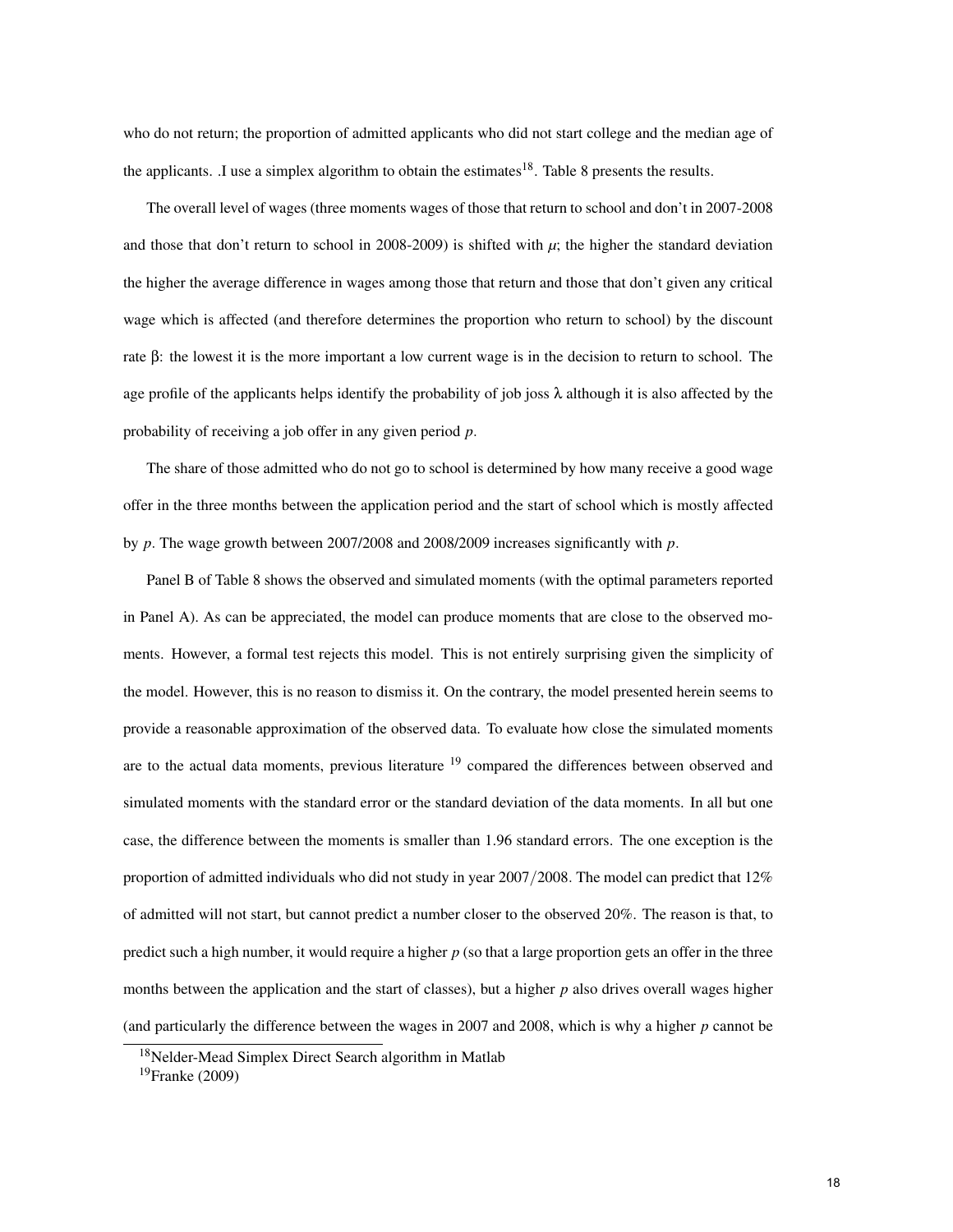fully compensated with a lower  $\mu$ ). Particularly of interest is that the simulated proportion of deferred applicants is 37%, very close to the observed 38%; the model has no difficulty in predicting that a large fraction of deferred applicants will not enroll in college one year later. This is in stark contrast with what the model would predict with constant opporunity  $costs^{20}$ .

Thus, I conclude that the model can explain the moments of the data and therefore the testable implications, and get close to them quantitatively, with the exception of the proportion of admitted who do not return where the model falls slightly short.<sup>21</sup> The next question is whether the parameters that make the model match the empirical moments are "reasonable". I first look at the combinations of β and δ that are consistent with the estimated parameters. As I mentioned earlier, β and δ are not separately identifiable. However, fixing δ at a yearly 10% (which is often found in studies of the returns to education), I obtained a β of close to 0.9, which would denote a relatively high level of impatience -which many argue is true for college age individuals-<sup>22</sup>. Fixing  $\delta$  at 5% (below most literature estimates but not unreasonable either) yields a β of 0.943. Other parameters are less readily comparable to previous literature estimates. The monthly probability of losing a job  $\lambda$ , is estimated to equal 0.007 monthly, while the probability of receiving a wage offer *p* in any given month is estimated to equal 0.08. I compare what the level of job transitions that the model predicts with these parameters for average young workers. The model predicts that 12.2% of 25/26-year olds will obtain a better job offer and change jobs to a higher paying one<sup>23</sup>. It also predicts that 7.1% will be forced to lose their job and become unemployed or move to a lower paying job. Thus, 19.3% change jobs in a given year, 36.8% of whom do so because of job loss. As a point of comparison, results from a new national survey, Encuesta de Trayectorias Laborales (ETL), $^{24}$  show that

 $20$ I estimated the same model without new wage offers, i.e. where the only reason an individual would not come back is that he has become one year older. This model would predict that the prediction of deferred applicants that comes back is lower than one percent.

<sup>&</sup>lt;sup>21</sup> According to this model, the decision of 8% of admitted applicants cannot be rationalized in terms of wage offers and time-varying opportunity costs. Given the ease of applying, it would not be surprising that some of the applications were not serious to start with.

<sup>&</sup>lt;sup>22</sup>For example, Oreopoulos & Salvanes (2011)

 $23$ This number is for every worker, not on the subsample with low initial wages who are the college applicants.

 $^{24}$ CONSAR and INEGI (2012), Encuesta Nacional de Trayectorias Laborales, http://www.consar.gob.mx/sala prensa/pdf/presentaciones/2012/encuesta trayectorias laborales.pdf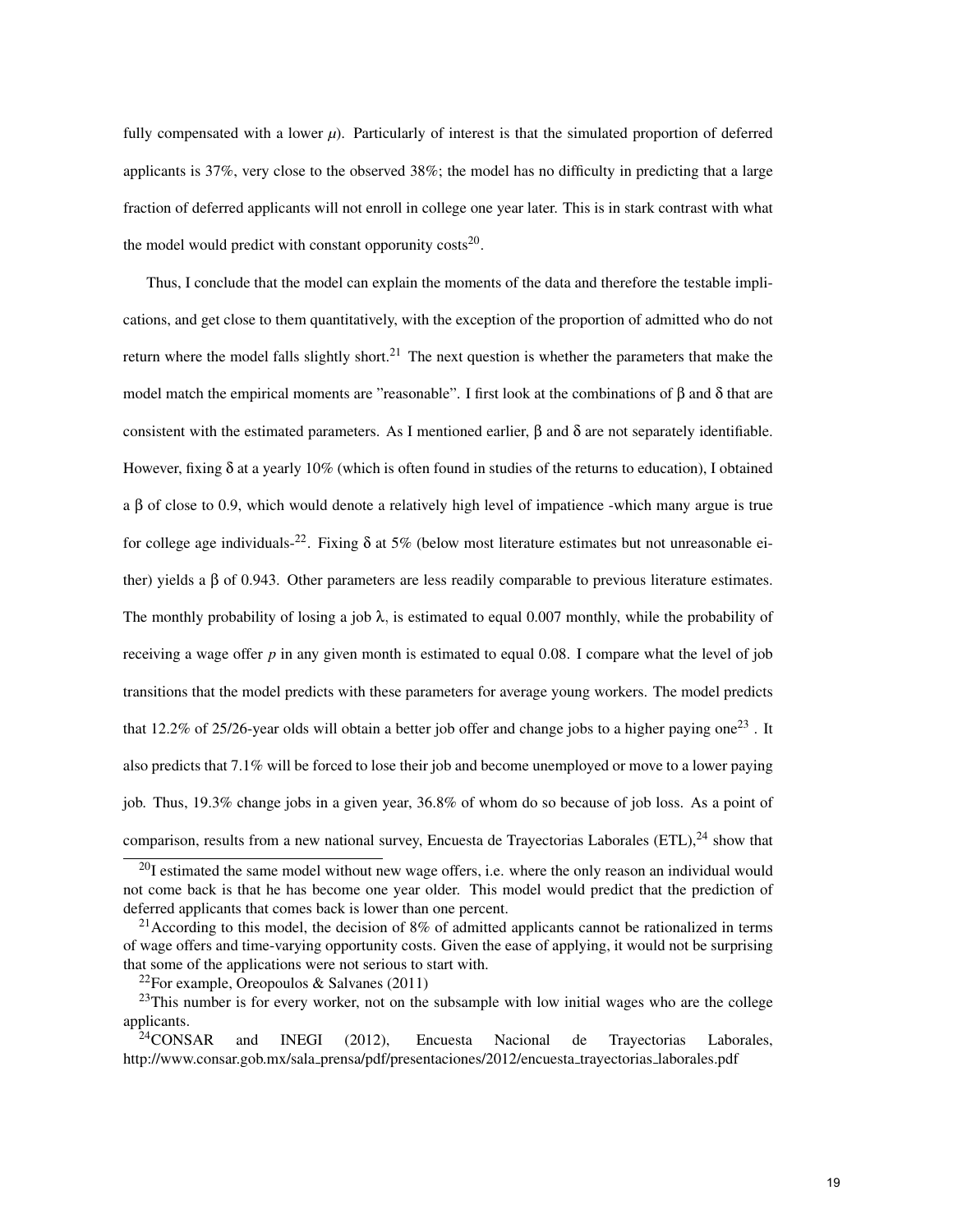21.3% stay for less than one year in their job and that 33% of job changes are due to job loss. These numbers are surprisingly close (though they refer to the average working population and not specifically to the young).

4.3.1 Using the model to calculate the opportunity costs of attending college for applicants before and

#### after deferral

We can use the estimated model to estimate the total difference in opportunity cost of going to college in the year in which they applied and one year later. I calculate this for the average applicant. The model predicts that, for an average 20 year old applicant, the difference in opportunity costs of going to college from the time of application to one year later equaled MX\$9,394. To have a basis of comparison, I obtained the yearly tuition costs at the "alternative" private colleges which were were as low as MX\$12,500.<sup>25</sup>. Thus, the variation in wage opportunities from one year to the next imply that the oppportunity costs increased by the equivalent of almos one year of tuition at a private school From this perspective then, it is not surprising that deferral had such impact.

4.3.2 Using the model to estimate the long-run impact of deferral on college attainment

The above results have implications for the effect of the supply of public education on attainment. Imagine that the Uni increases in size just enough to offer one more slot. What would be the effect of this on the educational attainment of the population? The Uni would offer immediate entry to one more applicant. From the reduced-form results of Section 3 we know he will be about 30 percentage points more likely to be studying in the year for which he applied and 20 percentage points more likely to be studying one year afterwards (an increase of about 30 percent). However, we cannot infer directly from those results for yeat  $t + 1$  that those who were not studying at year  $t + 1$  will never come back and apply again for college. One of the ingredients needed to make that calculation is the probability for a deferred applicant

 $^{25}$ I collected the names of the institutions where applicants to the Uni were actually studying, and I am using this information to obtain the actual tuition that is relevant for them.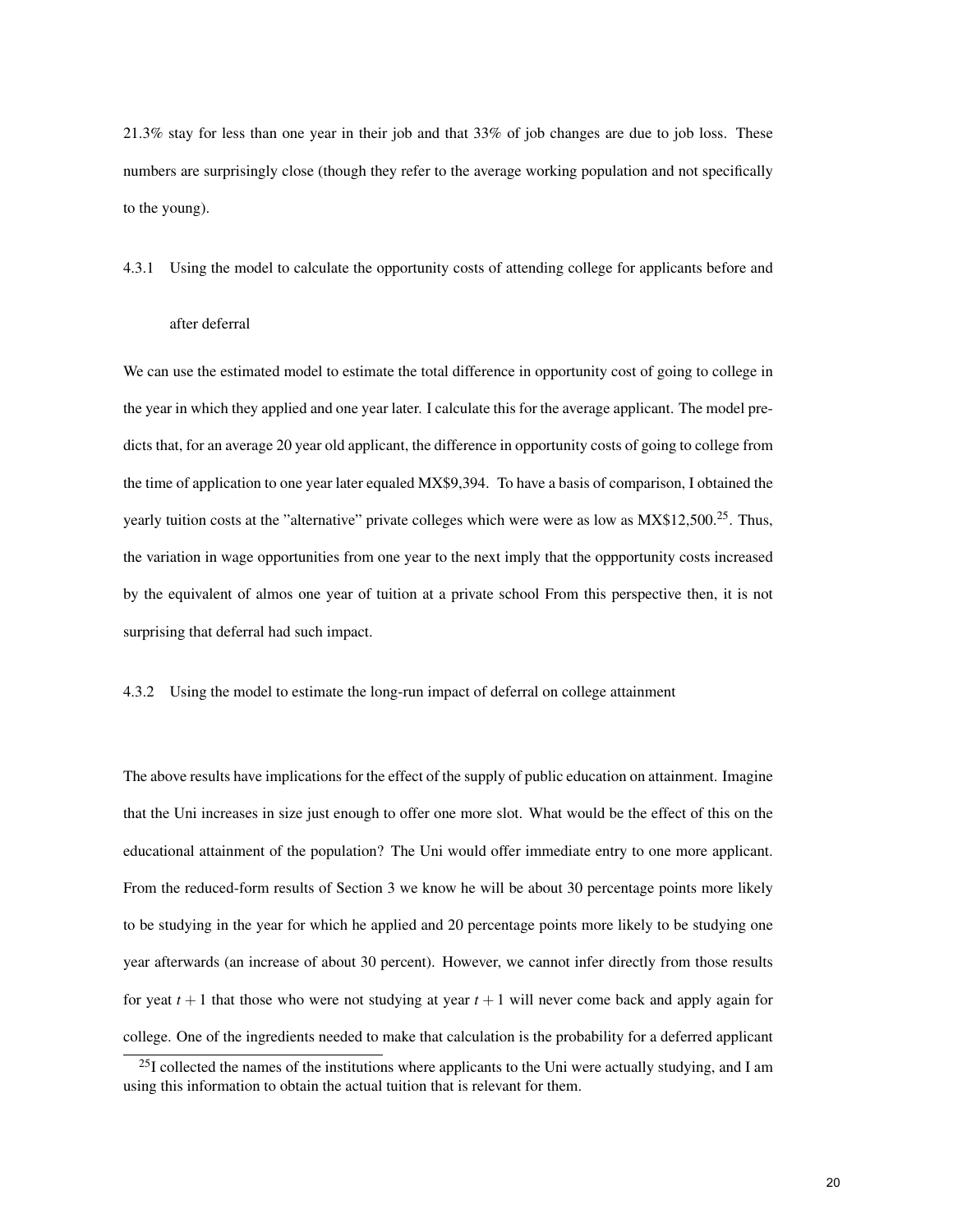who did not return in  $t + 1$  will not come back and apply in  $t + 2$  or any subsequent year. Having estimated the model above, we can use the model to predict such probability by taking into consideration the age they will be and the likelihood that their wage will fall below the reservation wage at that point. Figure 1 shows the probability that an average rejected applicant returns after being deferred. It is likely that the indivdiual decides to study at time  $t + 1$ , as we have seen. After that, however, for an individual to return at  $t + 2$ , they would need to receive a shock that reduces their likelihood of studying. The relatively low job loss probability (0.007 in any given month) reduces dramatically (by about a 90%) the probability of returning to school in  $t + 2$ . From then on, the probability falls steadily reflecting the fact that the older the individual, the lower the total benefit in earnings of going to college.

To translate that into an "impact of deferral" we have to consider, in addition, the probability of going to college given being admitted (since, as we have showed, under 20% of applicants decide not to go even if originally admitted), and the probability of going to some other college in time *t* if deferred. Considering that about 40% of the deferred applicants enrolled in other colleges at time *t*, and also simulating the enrollment patterns of the 20% of admitted applicants that did go to college, we calculate the overall effect of deferral to equal 15.2 percentage points, about 4 percentage points below the reduced-form, quasi-experimental effect of deferral on  $t + 1$  presented in section 3. Assuming no general equilibrium

effects, this implies that if the Uni were larger and offered more spots, more people would have gone to college at some point in their lives<sup>26</sup>. This therefore presents case-study evidence of the effect of increased public higher education on total educational attainment. The next subsection investigates whether the Uni could increase its impact on attainment if it focused more strongly on specific groups.

 $26$ There could be two types of general equilibrium effects of supplying more education: the returns to schooling could change, and the cost of private universities could also be affected. The direction of the effect of increasing the number of students on the returns to schooling is indeterminate. In a standard model with a fixed demand for a given skill level, more college students would drive the return downwards. If, however, there are complementarities, as proposed in some macroeconomic models , there could be a positive effect on the return to skill. Assuming constant returns to scale in the production of higher education, one individual staying longer in school does not drive tuition fees up. However, I have no evidence regarding this topic.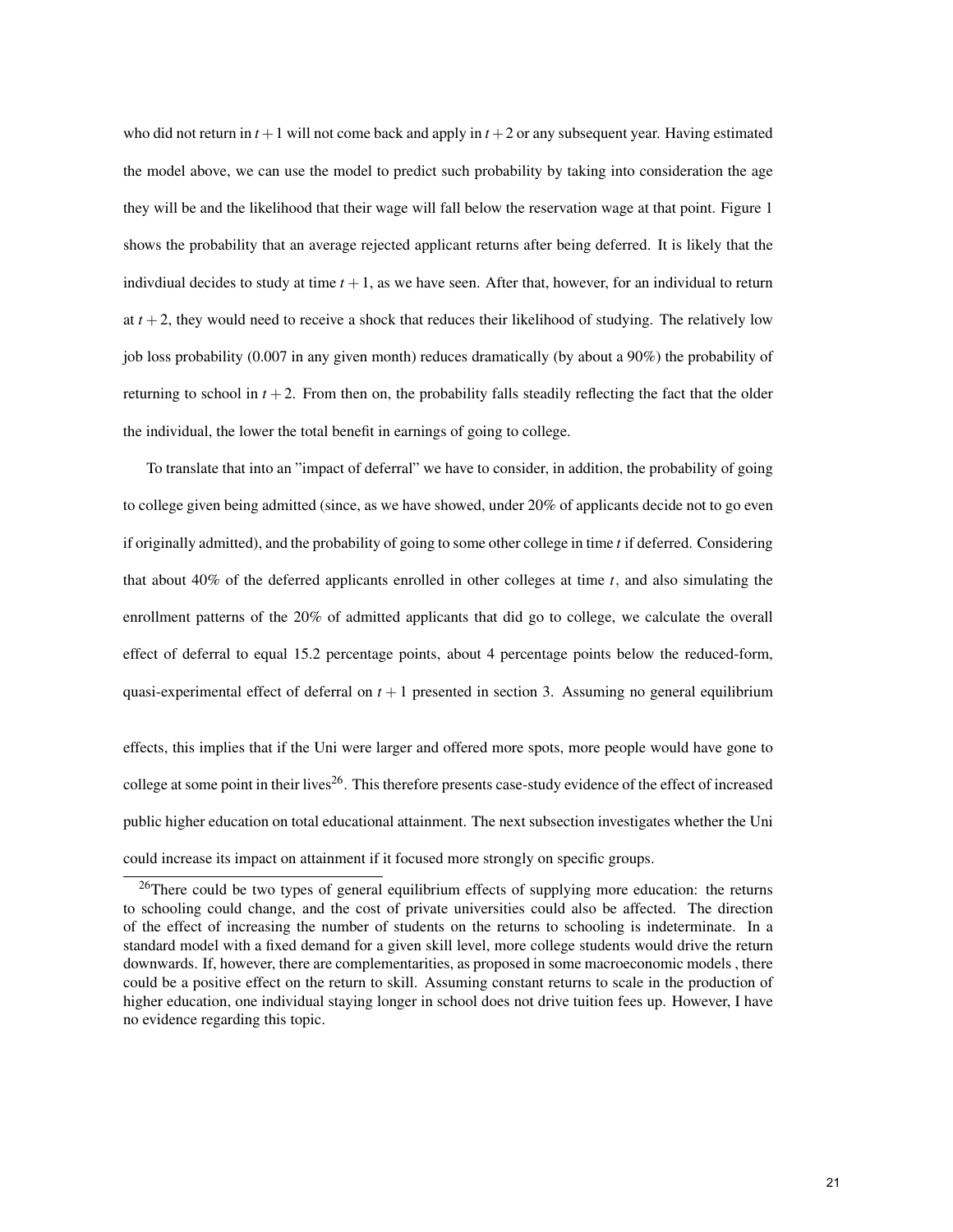# 4.3.3 Using the model to estimate the long-run impact of deferral on college attainment for applicants of different characteristics

The model can be made more flexible to allow for different effects for different groups. I do this by allowing the mean of the wage offers to depend on the characteristics (age, gender and socio-economic background) of the individuals *mi*,*<sup>t</sup>* ∼ log*N*(*µ* + *Xib*,σ). I also allow β and *p* the discount rate, to vary across characteristics. Since the probability of job-loss  $\lambda$  is identified out of the age profile of the applicants, I cannot allow it to vary with age. The moments used in the estimation are now broken down into groups of gender, age and wealth. I divide by age above the median and below the median; and by wealth-background above the mean and below the mean. The set of moments to be estimated includes the same as in the previous models, but (exept for median age of applicants) is now used for each of eight groups, i.e., the cross-product of sex, age (above and below median) and wealth<sup>27</sup>(above and below the mean). The number of moments to be estimated is now 57 while I only added two parameters for each of those groups. Therefore, I am in this case attempting to match 48 moments with only 12 parameters.<sup>28</sup>.

Then I can make predictions for the impact of deferral for particular subgroups. This allows responding to the question of whether the Uni could have more impact if they offered more college slots to applicants of different characteristics. The reduced form results presented in Table 5 showed that deferral effect on college attendence in the two years following the lottery is stronger for women than for men. We can use the model to simulate the gendered effect of deferral on the probability that the applicant ever attains some college education. Overall, this exercise shows that the reduced form results by subgroups of the impact of deferral on enrollment at time  $t$  and  $t + 1$  presented in section 3 extend to lifetime attainment. The effect of deferral is larger for women and individuals of poorer family backgrounds and is about the same for applicants one standardad deviation above and below the median age.

*The model predicts that the effect of deferring college for a female applicant (with otherwise average*

 $27$ the wealth index described in Section 3

 $^{28}$ A table with the results is available online (see table 9 in www.rand.org/about/people/p/perezarce francisco.html)#)publications).

or by request.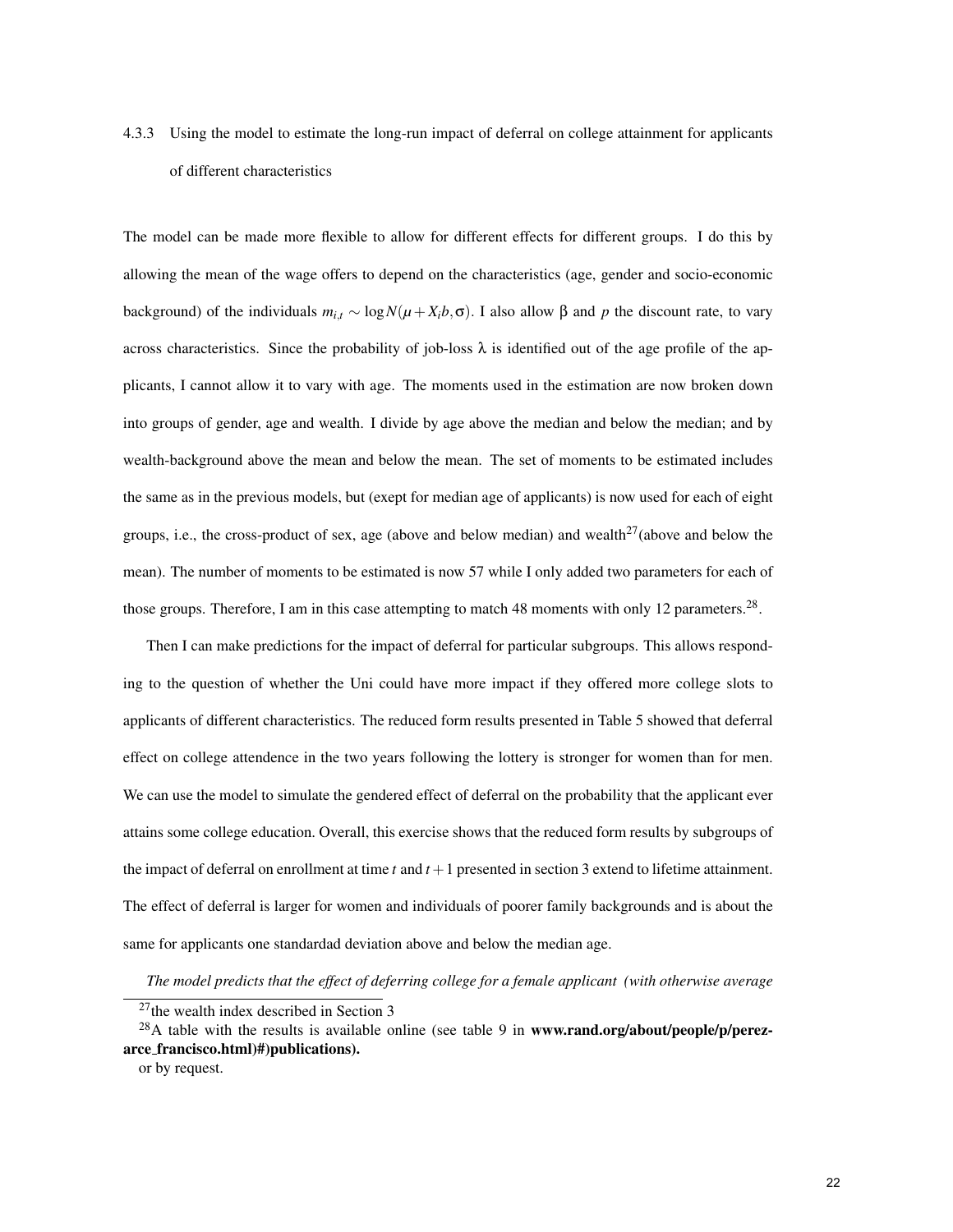*characteristics) will be to reduce the probability that they ever attend college by 20.1 percentage* points*, while for men it reduces it only by 13.7 percentage points*.

The estimated model shows that the critical wage does not change substantially over a few years (i.e comparing that of an 18 year old with that of a 21 year old). The wage patterns predicted by the model result on the prediction that the lifetime education attainment of a 21 year old is affected slightly less by deferral than that of an 18 year old (although a 24 year old is affected more strongly). In particular, deferring the entrance for a 24-year old will reduce the probability that he ever attains college by 18 percentage points (from x to y) while doing the same for an 18 year old would reduce it by 16 percentage points.

Similarly, one can ask whether the impact of deferral is higher or lower for applicants with poorer or richer family backgrounds. Although it probably would not be feasible to use wealth as a condition for admission, it could influence the probability of admission for different backgrounds by, for example, increasing its marginal slot in the campus located in the poorest geographical area. The simulation confirms the reduced-form result that the impact would be substantially larger for an individual from a poorer background if an additional slot is offered to an individual whose family wealth index is one standard deviation below the mean than if it is offered to one whose index is one standard deviation highest (53% larger for an individual one standard deviation below the mean wealht index).

#### 5 Conclusions

Understanding how individuals decide whether to acquire more schooling is of great importance for the economics of education. I analyzed the case of the applicants to a new public college in Mexico City. These applicants were randomized into two groups. The first group could start right away, while the second had to wait one year. The standard model of educational decision making with fixed opportunity costs would predict that the attainment of these two groups will be similar. However, I find that being offered immediate admission increases the probability of being enrolled in any institution.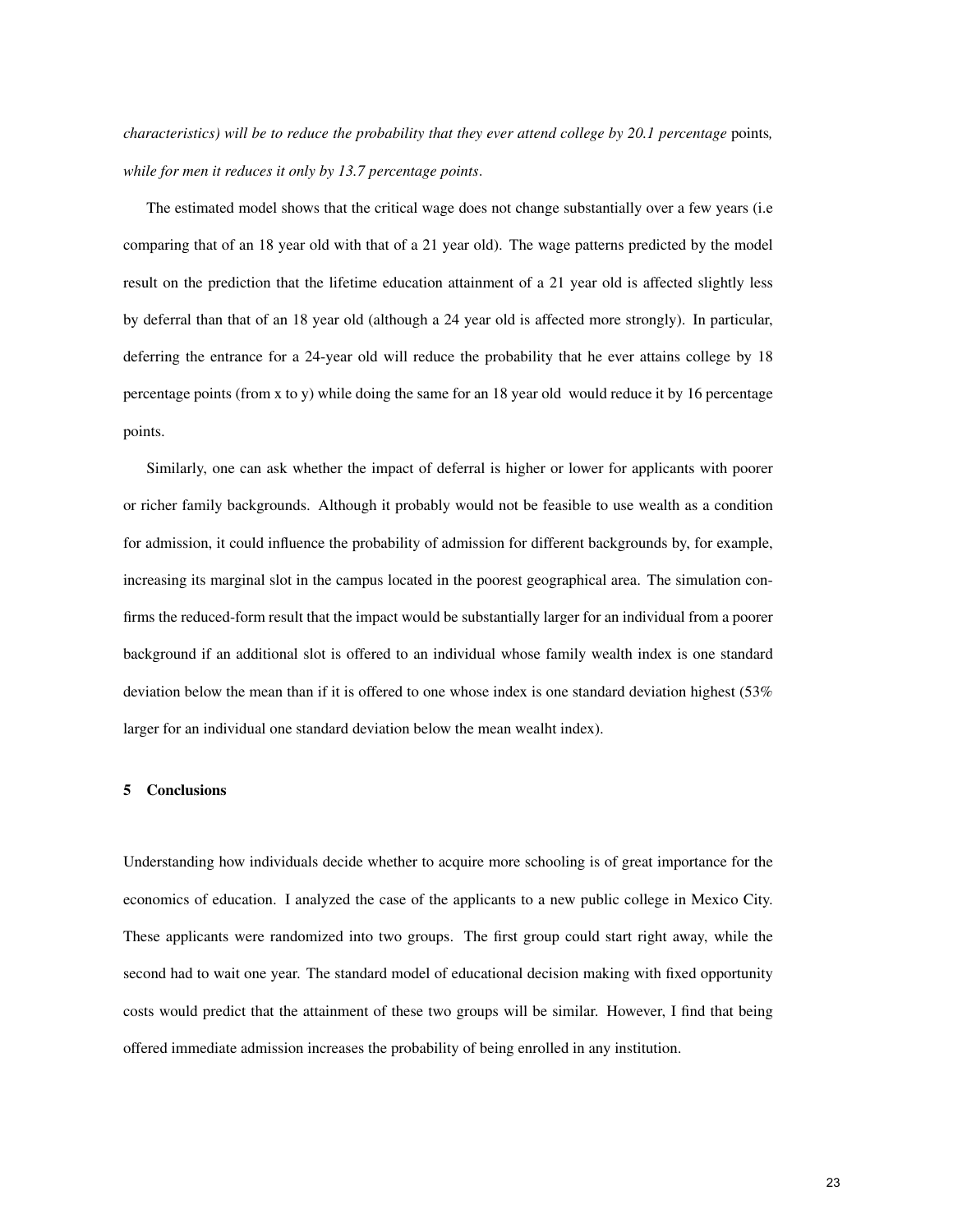I propose an explanation based on time-varying opportunity costs in a model of educational decisions. According to this model, deferred applicants went back to work. During the following year, they received new wage offers, changing the opportunity costs of schooling. For many of them, by the time they had the chance to enroll, it was no longer worthwhile to attend college. I showed that this model can explain the observed patterns.

This result has direct policy implications. It shows that offering more slots in increases the educational attainment of the targeted population. Each additional admission increases the probability of ever attending college by about 25%. I also show that the impact is larger for slots offered to individuals of poorer backgrounds and women. Compared to an individual who is close to the mean, the impact of offering admission to an applicant who is one standard deviation below the mean wealth level is about 50% larger.

A better understanding of the decision-making of individuals can help guide policy making. For example, increasing the supply of public higher education can improve attainment by providing, at the right moment, the opportunity to study to individuals who are willing to take advantage of it. The estimated model predicts that offering a slot in this college will permanently affect the applicant's educational attainment; and this effect is larger for female applicants. It also predicts that the effect on attainment of offering a slot does not vary with the age of the applicant.

Cross-time variability in an individual's opportunity costs of schooling can explain other phenomena: such as why a significant fraction of the population is willing to start college only at specific moments in their lives and, in turn, explain why a significant fraction of the population starts higher education at a later age.

I have shown that an individual's decision to go to college can change in a very short span of time. These individuals will be much more likely to attain a college education if there are sufficiently flexible institutions where they can start college at the moment when they need to start and that do not have strong entry requirements. Community colleges in the U.S. have these characteristics. Most of the increase in college attainment during the last three decades  $^{29}$  has occurred within these institutions. The private

<sup>29</sup>Card and Lemieux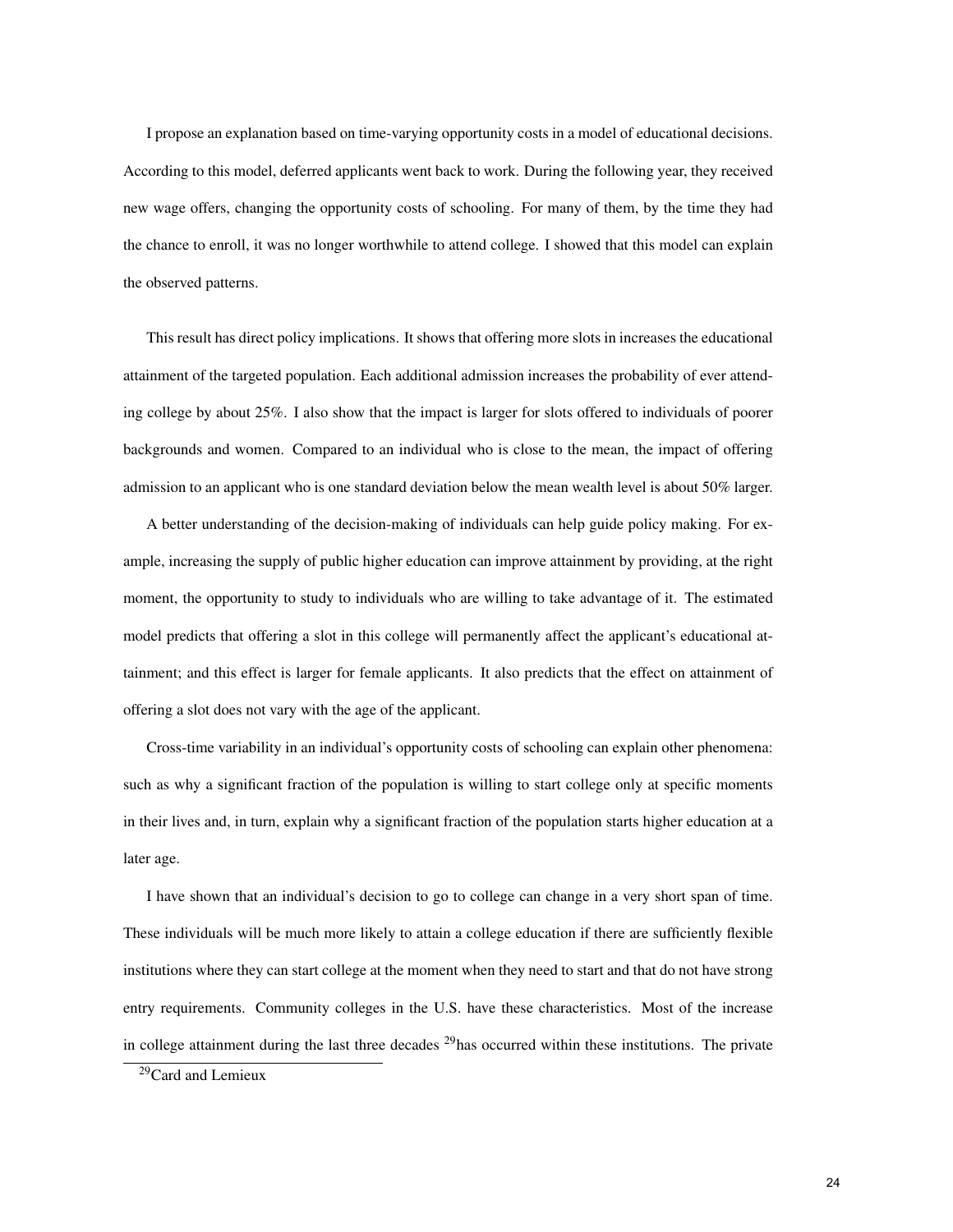sector in Mexico has also realized the importance of this flexibility; most institutions allow individuals to enter at any three points in time<sup>30</sup> and have minimal requirements. If it intends to increase the levels of college attainment, perhaps the public sector should follow suit.

 $30$  ANUIES()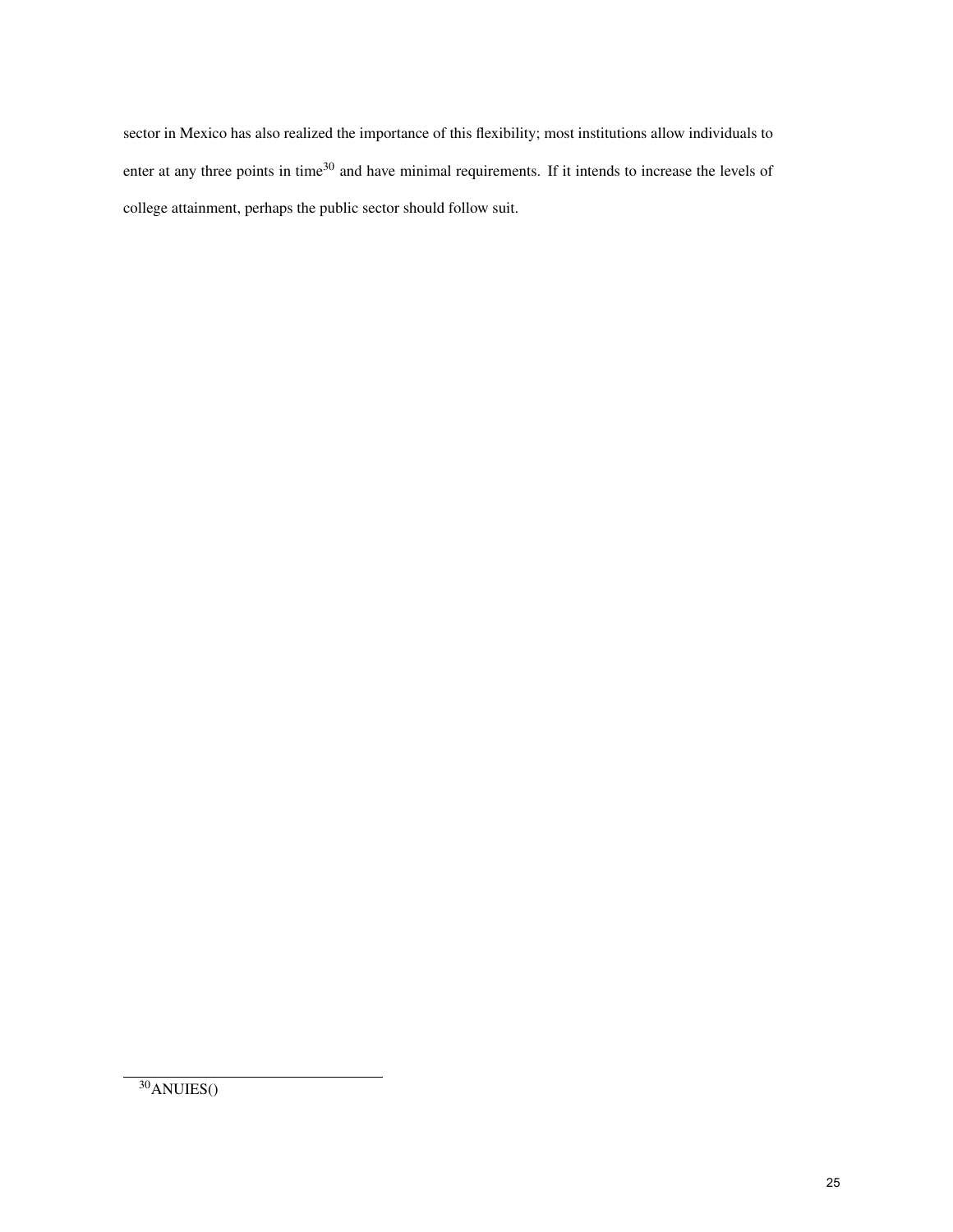## **References**

Adda, Jerome and Russell Cooper, 2003. "Dynamic economics: Quantitative methods and applications", Cambridge and London: MIT Press, pp. xi, 279

Atkin, David, 2010. "Endogenous Skill Acquisition and Export Manufacturing in Mexico".Working Paper

Becker , Gary S., 1962. "Investment in Human Capital: A Theoretical Analysis," Journal of Political Economy LXX (no. 5, part 2): 9-49

Bozick, Robert, 2009. "Job Opportunities, Economic Resources, and the Postsecondary Destinations of American Youth", *Demography*, 46 493-512,

Binder, Melissa A., 1995. "Essays in Family Economics in Mexico and the United States", Columbia University.

Brinkman, Paul T and Larry L. Leslie, 1994. "Economies of Scale in Higher Education: Sixty Years of Research", Recent developments in the economics of education, pp. 281-308, Elgar Reference Collection.

Clark, Damon, 2010. ["Do Recessions Keep Students in School? The Impact of Youth](http://www3.interscience.wiley.com/cgi-bin/fulltext/122579816/PDFSTART)  [Unemployment on Enrolment in Post-Compulsory Education in England"](http://www3.interscience.wiley.com/cgi-bin/fulltext/122579816/PDFSTART), forthcoming in *Economica* 

Dellas, Harris and Plutarchos, Sakellaris, 2003. "On the Cyclicality of Schooling: Theory and Evidence". Oxford Economic Papers, Vol.. 55, iss. 1, pp. 148-72

Duffie, Darrell and Kenneth J. Singleton, 1993. "Simulated Moments Estimation of Markov Models of Asset Prices". Econometrica, Vol.. 61, iss. 4, pp. 929-52

Duflo, Esther., 2001. "Schooling and Labor Market Consequences of School Construction in Indonesia: Evidence from an Unusual Policy Experiment," American Economic Review, 91(4): 795-813, 2001.

Duryea, Suzanne and Mary Arends-Kuenning, 2003. "School Attendance, Child Labor and Local Labor Market Fluctuations in Urban Brazil", World Development, Vol.. 31, iss. 7, pp.1165-78

Dynarski, Sunsan, 2003. "Does Aid Matter? Measuring the Effect of Student Aid on College Attendance and Completion." American Economic Review, vol. 93(1), pages 279-288.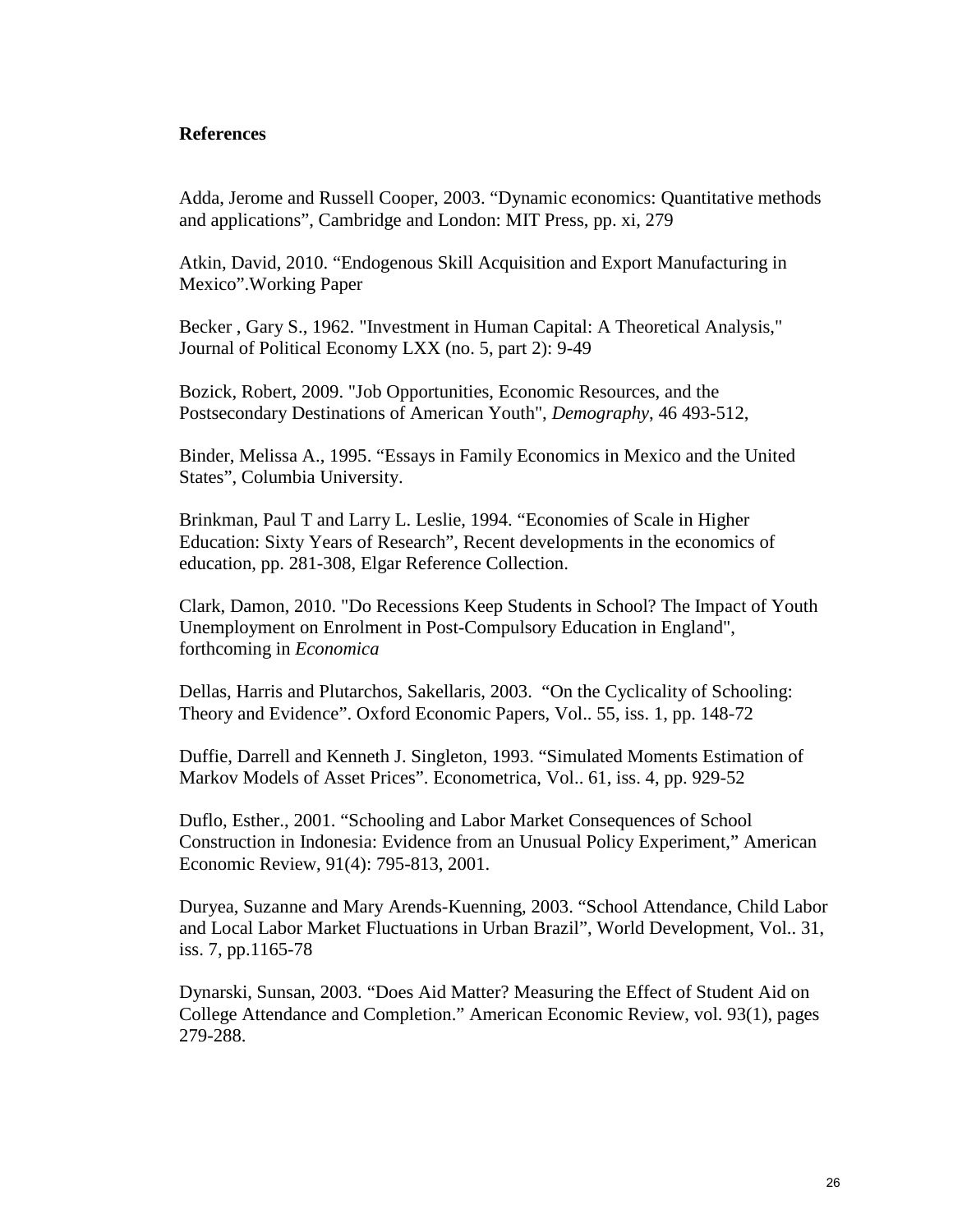Ferreira, Francisco and Norbert H. G. Schady, 2008. "Aggregate economic shocks, child schooling and child health". The World Bank, Policy Research Working Paper Series 4701

Goldin Claudia and Lawrence F. Katz, 1999. "Human Capital and Social Capital: The Rise of Secondary Schooling in America,1910 to 1940", Journal of Interdisciplinary History XXIX : 683-723.

Jacobson, Louis S., Robert J. LaLonde and Daniel G. Sullivan, 1993. "Earnings Losses of Displaced Workers," American Economic Review, American Economic Association, Vol. 83(4), pages 685-709

Kane, Thomas J., 1999. "Reforming Public Subsidies for Higher Education", in Marvin Kosters (ed.) Financing College Tuition: Government Policies and Social Priorities. (Washington: American Enterprise Institute, 1999).

Kane, Thomas J., 2007. "Evaluating the Impact of the D.C. Tuition Assistance Grant Program." Journal of Human Resources, Vol. 42, No. 3, pp. 555–582.

Lee, Bong-Soo and Beth Fisher Ingram., 1991. "Simulation Estimation of Time-Series Models", Journal of Econometrics, Vol.. 47, iss. 2-3, pp. 197-205

Lee, David, 2009. "Training, Wages, and Sample Selection: Estimating Sharp Bounds on Treatment Effects", Review of Economic Studies, Vol. 76, iss. 3, pp. 1071-1102

Lee, David, 2002. "Trimming for Bounds on Treatment Effects with Missing Outcomes", National Bureau of Economic Research, Working Paper: 277

Mattila, J.P., 1982. "Determinants of Male School Enrollments: A Time-Series Analysis". [The Review of Economics and Statistics,](http://econpapers.repec.org/article/tprrestat/) vol. 64, issue 2: 242-51

McFadden, Daniel., 1989 "A Method of Simulated Moments for Estimation of Discrete Response Models without.t Numerical Integration", Econometrica, Vol.. 57, issue. 5, pp. 995-1026

McKenzie, David J., 2006. "The Consumer Response to the Mexican Peso Crisis". Development and Cultural Change, Vol. 55, iss. 1, pp. 139-72

Oreopoulos, P., & Salvanes, K. G. (2011). Priceless: The nonpecuniary benefits of schooling. *The Journal of Economic Perspectives*, *25*(1), 159-184.

Pakes, Ariel and David Pollard., 1989. "Simulation and the Asymptotics of Optimization Estimators", Econometrica, Vol. 57, iss. 5, pp. 1027-57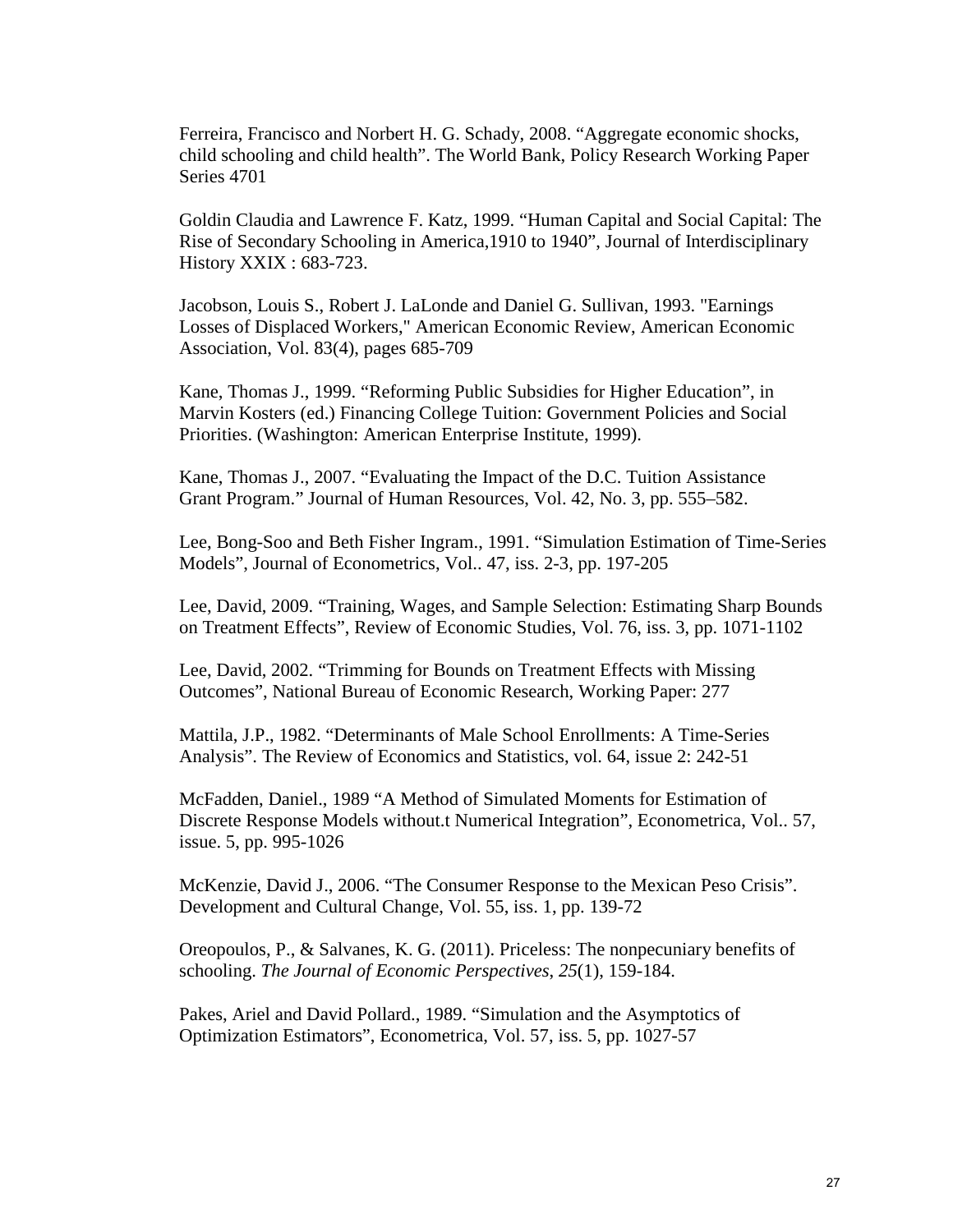Salcedo, Alejandrina, 2009. "Entry Systems to University: Evidence on the Trade-offs of Early versus Late Tracking" Unpublished Manuscript.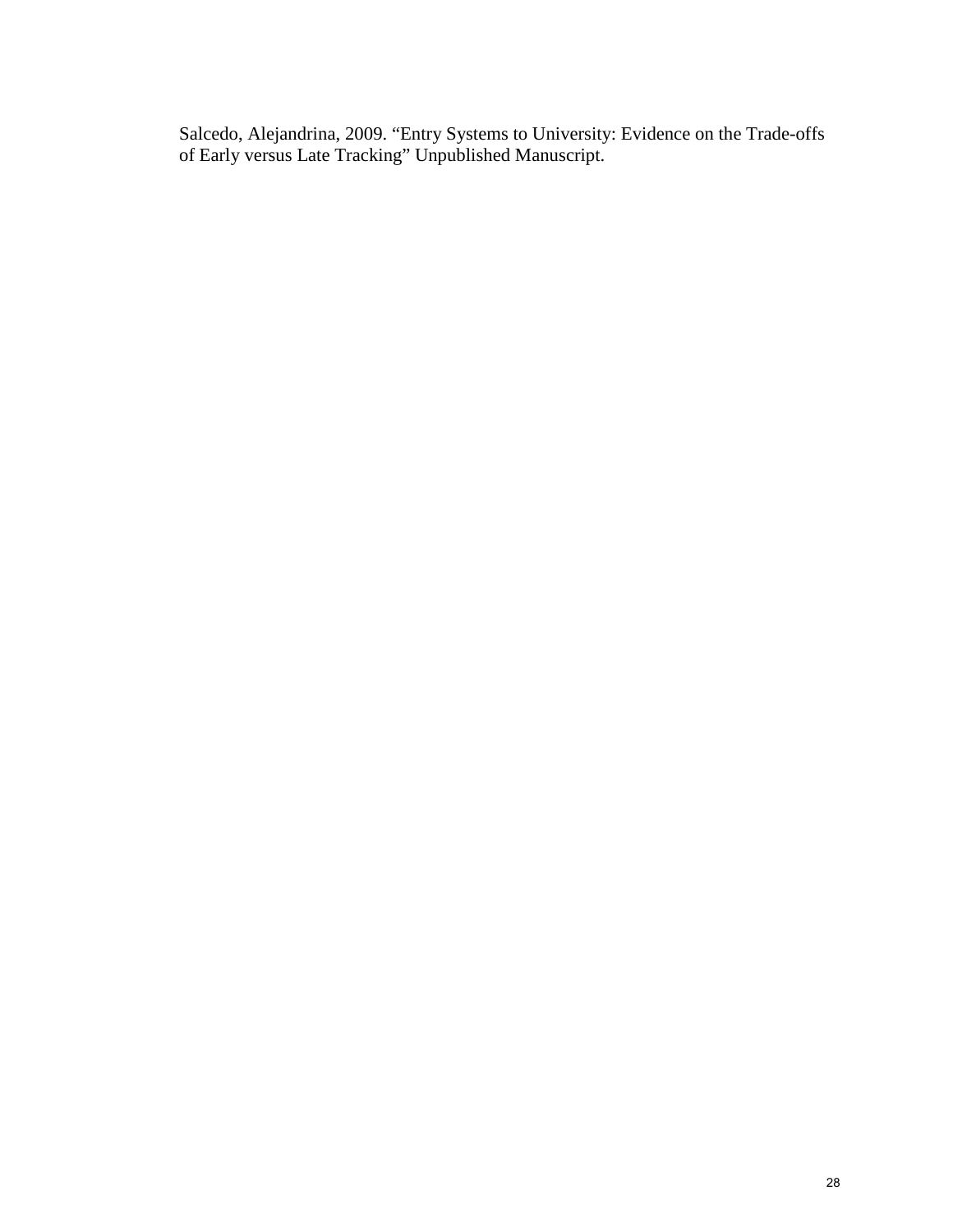| Age        | Rooms per<br>$\mathsf{person}^\mathsf{(a)}$ | Cars per<br>person <sup>(b)</sup> | Years of<br>Parental<br>Education                                                                                             | Years of<br>Maternal<br>Education | Private High<br>School <sup>(c)</sup> | % College* |
|------------|---------------------------------------------|-----------------------------------|-------------------------------------------------------------------------------------------------------------------------------|-----------------------------------|---------------------------------------|------------|
| (1)        | (2)                                         | (3)                               | (4)                                                                                                                           | (5)                               | (6)                                   | (8)        |
|            |                                             |                                   | Panel A: UNI Applicants                                                                                                       |                                   |                                       |            |
| 16-19      | 0.91                                        | 0.08                              | 9.64                                                                                                                          | 9.21                              | 0.10                                  |            |
| 20-24      | 0.90                                        | 0.09                              | 9.47                                                                                                                          | 8.97                              | 0.11                                  |            |
| 25-29      | 0.91                                        | 0.08                              | 9.54                                                                                                                          | 8.56                              | 0.15                                  |            |
| 30-34      | 0.83                                        | 0.09                              | 9.38                                                                                                                          | 7.79                              | 0.13                                  |            |
|            |                                             |                                   |                                                                                                                               |                                   |                                       |            |
| Percentile | Age                                         |                                   |                                                                                                                               |                                   |                                       |            |
| 25         | 19.00                                       |                                   |                                                                                                                               |                                   |                                       |            |
| 50         | 21.00                                       |                                   |                                                                                                                               |                                   |                                       |            |
| 75         | 24.00                                       |                                   |                                                                                                                               |                                   |                                       |            |
|            |                                             |                                   |                                                                                                                               |                                   |                                       |            |
|            |                                             |                                   |                                                                                                                               |                                   |                                       |            |
| 16-19      | 0.97                                        | 0.11                              | 9.44                                                                                                                          | 8.58                              |                                       | 0.14       |
| 20-24      | 0.96                                        | 0.14                              | 9.60                                                                                                                          | 7.78                              |                                       | 0.34       |
| 25-29      | 1.00                                        | 0.15                              | 8.90                                                                                                                          | 6.74                              |                                       | 0.29       |
| 30-34      | 0.99                                        | 0.14                              | 7.11                                                                                                                          | 5.63                              |                                       | 0.25       |
|            |                                             |                                   |                                                                                                                               |                                   |                                       |            |
|            |                                             |                                   |                                                                                                                               |                                   |                                       |            |
| 16-19      | 1.25                                        | 0.17                              | 11.80                                                                                                                         | 10.39                             |                                       |            |
| 20-24      | 1.21                                        | 0.26                              | 12.44                                                                                                                         | 10.66                             |                                       |            |
| 25-29      | 1.14                                        | 0.22                              | 11.86                                                                                                                         | 8.53                              |                                       |            |
| 30-34      | 1.16                                        | 0.19                              | 8.05                                                                                                                          | 4.54                              |                                       |            |
|            |                                             |                                   | Panel B: All population in Mexico City <sup>(t)</sup><br>Panel C: Population in Mexico City with some college <sup>(t)*</sup> |                                   |                                       |            |

| Table 1. Summary Statistics per Age Group |  |  |  |
|-------------------------------------------|--|--|--|
|-------------------------------------------|--|--|--|

(a) Number of rooms divided by number of inhabitants of houehold when the respondent was 16 years old

(b) Numbers of cars owned by family, divided by number of family members when the respondent was 16 years old

(c) Proportion of individuals whose high school was private

\* Either attends college or has at least one year of college education

(t) Source: ENIGH 2005 Either assists college or has at least one year of college education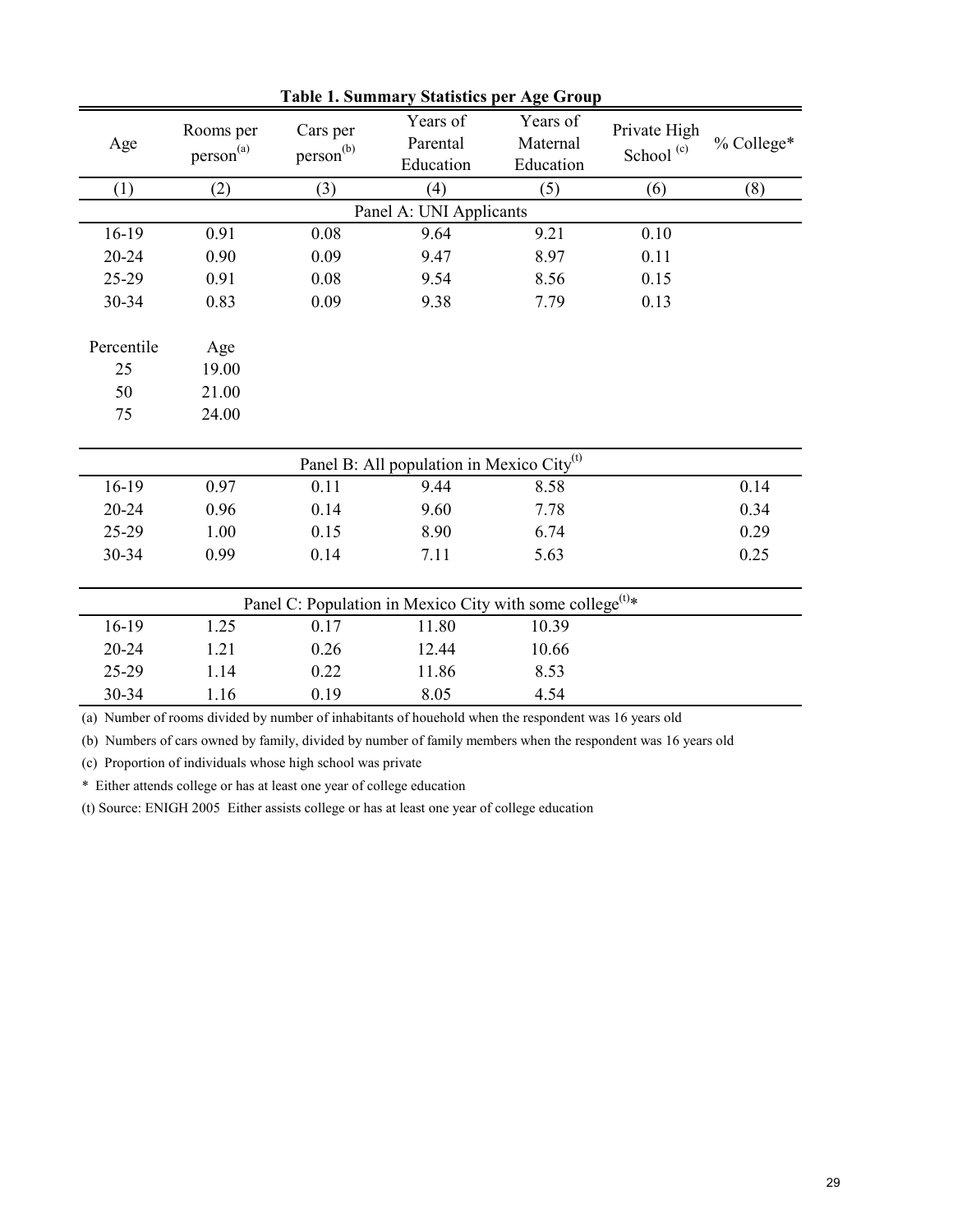| Table 2. Percentage of Applicants Attending* College |          |          |  |  |  |  |
|------------------------------------------------------|----------|----------|--|--|--|--|
|                                                      | Accepted | Rejected |  |  |  |  |
| 2007/2008 academic<br>year                           | 80%      | 42%      |  |  |  |  |
| 2008/2009 academic<br>year                           | 80%      | 64%      |  |  |  |  |

*Note* : includes individual who either answered yes to the question: "Do you study?" or answered study to "What is your Main Activity?". Includes individuals who said they were "enrolled at the Uni"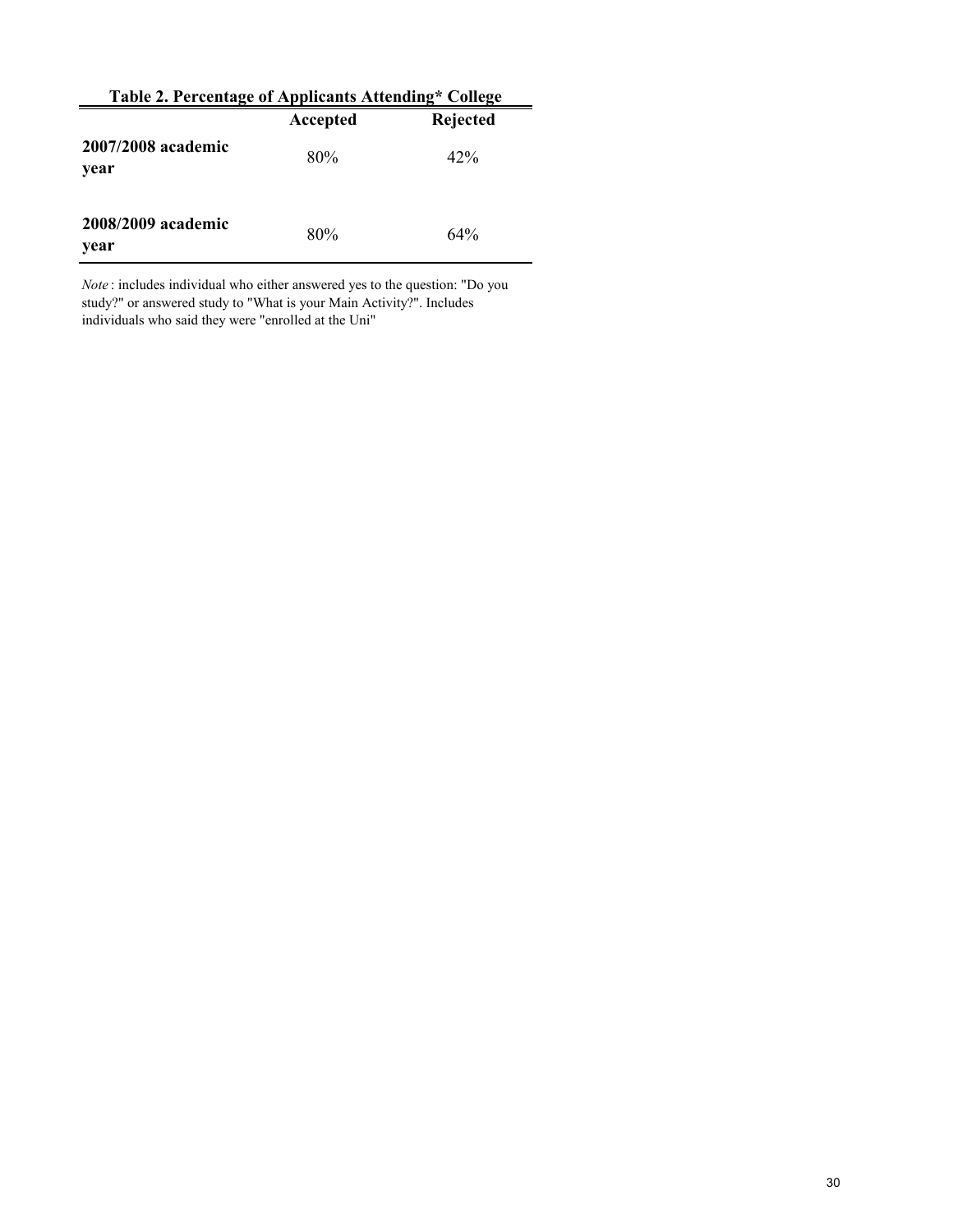| <b>Table 3. Testing Randomization</b> |                    |                        |          |               |                                                         |                           |                            |  |  |  |  |  |
|---------------------------------------|--------------------|------------------------|----------|---------------|---------------------------------------------------------|---------------------------|----------------------------|--|--|--|--|--|
|                                       | Dependent variable |                        |          |               |                                                         |                           |                            |  |  |  |  |  |
|                                       | Female             | Rooms<br>per<br>person | Car      | Parental<br>n | Years of Years of<br>Maternal<br>Educatio Educatio<br>n | Private<br>High<br>School | High<br>School<br>system 1 |  |  |  |  |  |
|                                       | (1)                | (2)                    | (3)      | (4)           | (5)                                                     | (6)                       | (7)                        |  |  |  |  |  |
| Deferred                              | 0.025              | 0.013                  | $-0.019$ | 0.311         | 0.178                                                   | $-0.014$                  | 0.002                      |  |  |  |  |  |
|                                       | (0.022)            | (0.022)                | (0.022)  | (0.216)       | (0.192)                                                 | (0.015)                   | (0.022)                    |  |  |  |  |  |
| Obs.                                  | 2234               | 2220                   | 2234     | 2234          | 2234                                                    | 2223                      | 2234                       |  |  |  |  |  |
| R-squared                             | 0.124              | 0.021                  | 0.032    | 0.038         | 0.043                                                   | 0.038                     | 0.031                      |  |  |  |  |  |

|           | Dependent variable |          |          |          |          |          |  |  |  |  |
|-----------|--------------------|----------|----------|----------|----------|----------|--|--|--|--|
|           | High               | High     | High     | High     | High     | High     |  |  |  |  |
|           | School             | School   | School   | School   | School   | School   |  |  |  |  |
|           | system 2           | system 3 | system 4 | system 6 | system 7 | system 8 |  |  |  |  |
|           | (8)                | (9)      | (10)     | (11)     | (12)     | (13)     |  |  |  |  |
| Deferred  | 0.006              | 0.008    | 0.013    | 0.005    | $-0.003$ | 0.006    |  |  |  |  |
|           | (0.017)            | (0.013)  | (0.012)  | (0.007)  | (0.011)  | (0.008)  |  |  |  |  |
|           |                    |          |          |          |          |          |  |  |  |  |
| Obs.      | 2234               | 2234     | 2234     | 2234     | 2234     | 2234     |  |  |  |  |
| R-squared | 0.031              | 0.037    | 0.044    | 0.019    | 0.057    | 0.022    |  |  |  |  |

Note: All include "option" dummies. Standard errors in parentheses \*\*\* p<0.01, \*\* p<0.05, \* p<0. All are linear regressions.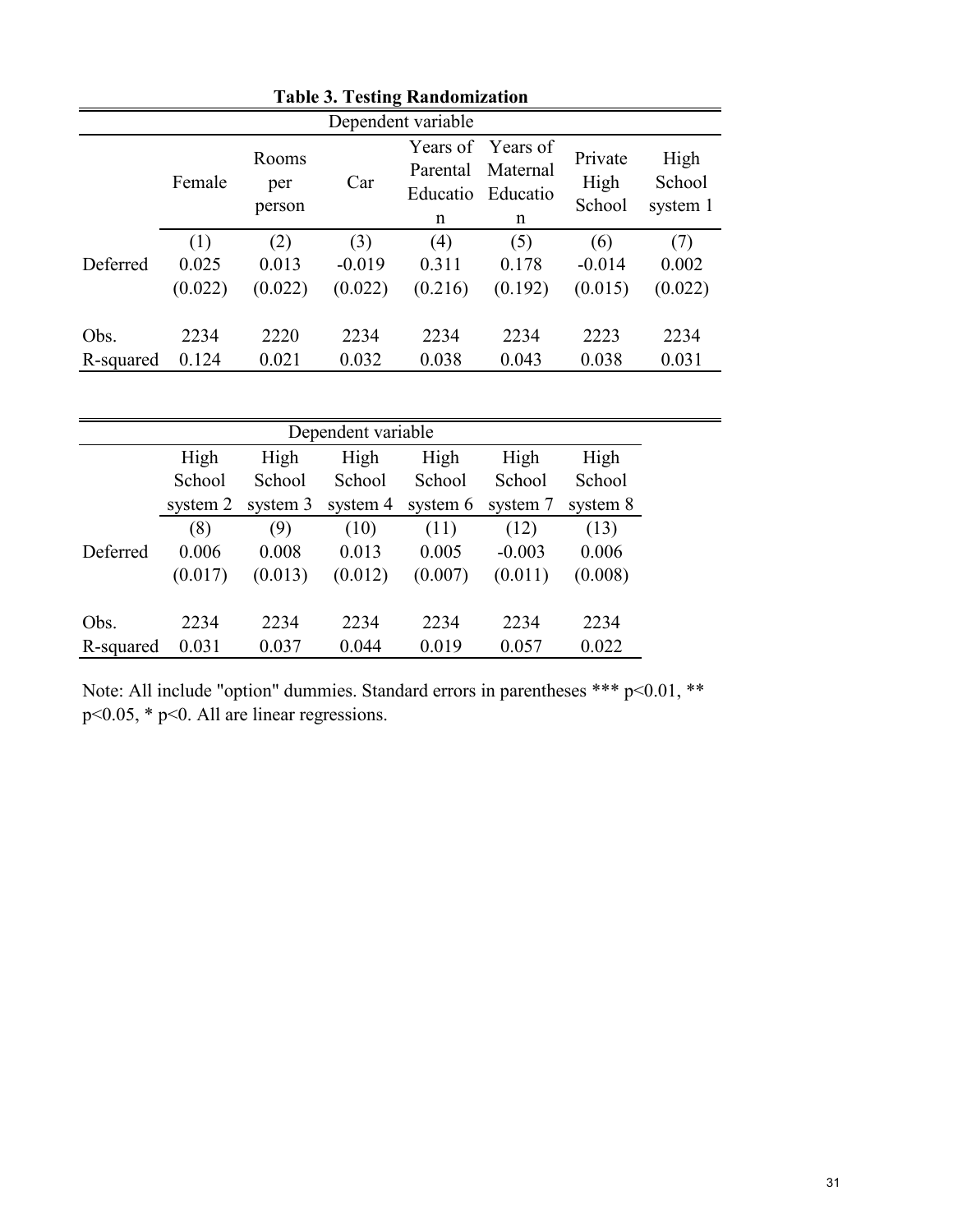|                           | Dependent variable: |                |                                        |                |                |             |                                        |             |  |
|---------------------------|---------------------|----------------|----------------------------------------|----------------|----------------|-------------|----------------------------------------|-------------|--|
|                           |                     |                | Studied in the 2007/2008 academic year |                |                |             | Studied in the 2008/2009 academic year |             |  |
| <b>Marginal Effects</b>   | (1)                 | (2)            | (3)                                    | (4)            | (5)            | (6)         | (7)                                    | (8)         |  |
| Deferred                  | $-0.265***$         | $-0.270***$    | $-0.275***$                            | $-0.296***$    | $-0.178***$    | $-0.186***$ | $-0.190***$                            | $-0.172***$ |  |
|                           | (0.023)             | (0.023)        | (0.023)                                | (0.021)        | (0.021)        | (0.021)     | (0.021)                                | (0.019)     |  |
| Female                    |                     | 0.022          | $0.040*$                               |                |                | $-0.022$    | $-0.011$                               |             |  |
|                           |                     | (0.024)        | (0.024)                                |                |                | (0.022)     | (0.022)                                |             |  |
| Age                       |                     | $-0.007***$    | $-0.006***$                            |                |                | $-0.013***$ | $-0.012***$                            |             |  |
|                           |                     | (0.002)        | (0.002)                                |                |                | (0.002)     | (0.002)                                |             |  |
| Household Characteristics | No                  | N <sub>0</sub> | Yes                                    | N <sub>0</sub> | N <sub>0</sub> | No          | Yes                                    | No.         |  |
| High School System        | No                  | N <sub>0</sub> | Yes                                    | N <sub>0</sub> | Yes            | Yes         | Yes                                    | No          |  |
| <b>Option Dummies</b>     | Yes                 | Yes            | Yes                                    | N <sub>0</sub> | Yes            | Yes         | Yes                                    | No          |  |
| Pseudo R-squared          | 0.088               | 0.092          | 0.104                                  | 0.061          | 0.055          | 0.074       | 0.085                                  | 0.027       |  |
| Observations              | 2234                | 2234           | 2232                                   | 2235           | 2216           | 2216        | 2214                                   | 2235        |  |

|  |  |  | Table 4. The Impact of the Deferral on Enrollment |  |  |
|--|--|--|---------------------------------------------------|--|--|
|--|--|--|---------------------------------------------------|--|--|

Probit models also include Dummy Variables for each option (where an option is a major\*campus\*time-of-day). Standard errors in parentheses \*\*\* p<0.01, \*\* p<0.05, \* p<0. Background controls: age, sex, rooms per person, homes per dwelling, family owned car, years of paternal education, years of maternal education, private high school. High school system 1-8 are dummies for the system to which the student's high school belonged.

(t) Outcome when the respondent was 16 years old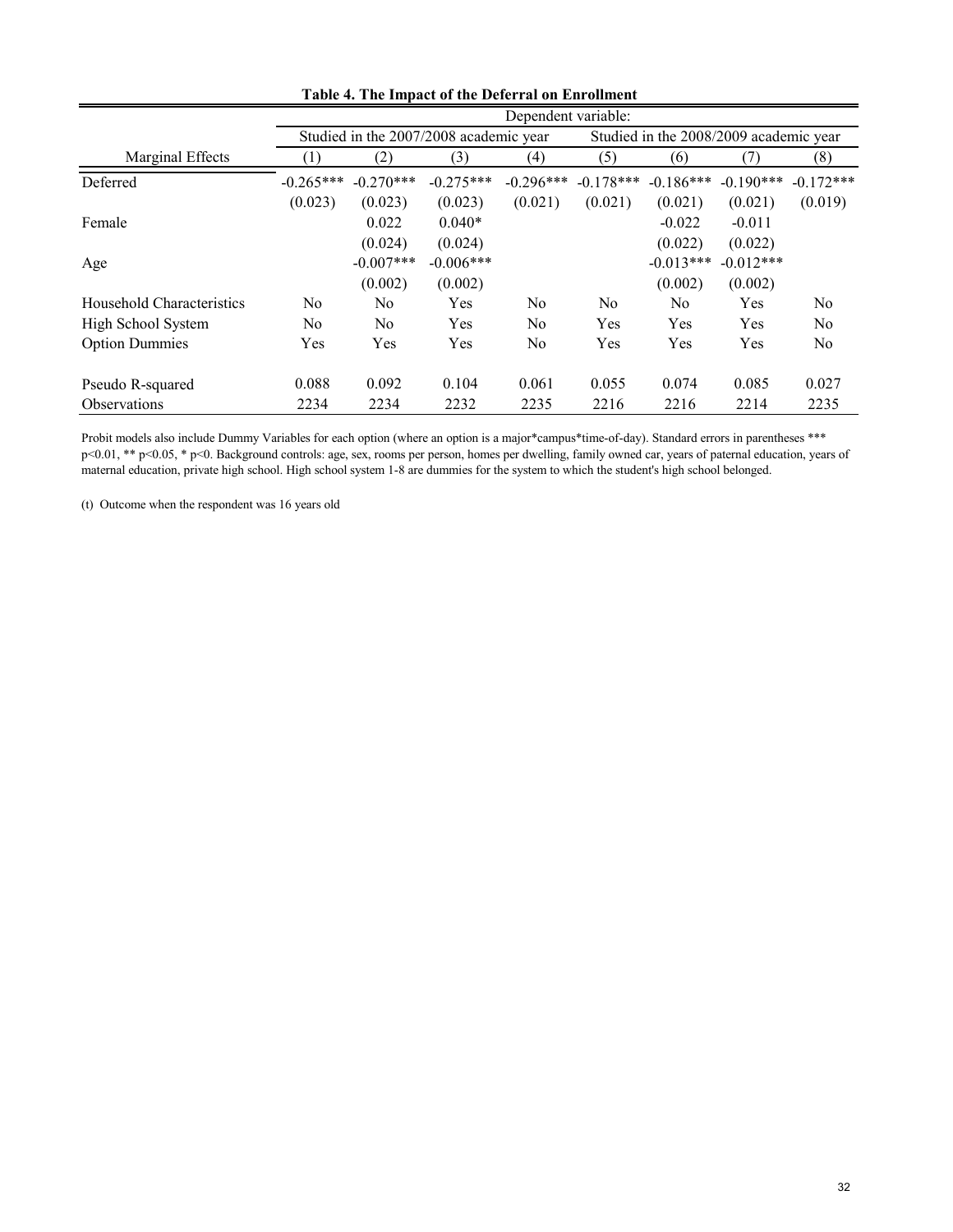|                     | Dependent variable:      |                |             |                |             |             |             |             |  |  |
|---------------------|--------------------------|----------------|-------------|----------------|-------------|-------------|-------------|-------------|--|--|
|                     | <b>Currently Studies</b> |                |             |                |             |             |             |             |  |  |
|                     | (1)                      | (2)            | (3)         | (4)            | (5)         | (6)         | (7)         | (8)         |  |  |
| Deferred            | $-0.178***$              | $-0.135***$    | $-0.225***$ | $-0.200**$     | $-0.189***$ | $-0.155***$ | $-0.233***$ | $-0.211***$ |  |  |
|                     | (0.021)                  | (0.029)        | (0.073)     | (0.081)        | (0.021)     | (0.029)     | (0.073)     | (0.081)     |  |  |
| Deferred*Wealth     | $0.094***$               |                |             | $0.097***$     | $0.096***$  |             |             | $0.097***$  |  |  |
|                     | (0.036)                  |                |             | (0.036)        | (0.036)     |             |             | (0.036)     |  |  |
| Deferral*Female     |                          | $-0.088**$     |             | $-0.068*$      |             | $-0.072*$   |             | $-0.063$    |  |  |
|                     |                          | (0.039)        |             | (0.041)        |             | (0.040)     |             | (0.041)     |  |  |
| Deferral*Age        |                          |                | 0.002       | 0.002          |             |             | 0.002       | 0.002       |  |  |
|                     |                          |                | (0.003)     | (0.003)        |             |             | (0.003)     | (0.003)     |  |  |
| Wealth Index        | $0.076***$               |                |             | $0.059***$     | 0.138       | 0.098       | 0.105       | 0.136       |  |  |
|                     | (0.021)                  |                |             | (0.022)        | (0.121)     | (0.120)     | (0.120)     | (0.121)     |  |  |
| Female              |                          | $-0.034$       |             | $-0.041$       | $-0.014$    | $-0.038$    | $-0.014$    | $-0.035$    |  |  |
|                     |                          | (0.026)        |             | (0.026)        | (0.022)     | (0.026)     | (0.022)     | (0.026)     |  |  |
| Age                 |                          |                | $-0.012***$ | $-0.012***$    | $-0.011***$ | $-0.011***$ | $-0.010***$ | $-0.010***$ |  |  |
|                     |                          |                | (0.002)     | (0.002)        | (0.002)     | (0.002)     | (0.002)     | (0.002)     |  |  |
| Background controls | N <sub>0</sub>           | N <sub>0</sub> | No          | N <sub>0</sub> | Yes         | Yes         | Yes         | Yes         |  |  |
| Pseudo R-Squared    | 0.060                    | 0.057          | 0.074       | 0.079          | 0.088       | 0.087       | 0.086       | 0.089       |  |  |
| No. of observations | 2216                     | 2216           | 2216        | 2216           | 2216        | 2216        | 2216        | 2216        |  |  |

| Table 5. Differential Impact of Deferral by Group |  |  |
|---------------------------------------------------|--|--|
|---------------------------------------------------|--|--|

*Note:* Probit Model also includes Dummy Variables for each high school system and option (where an option is a major\*campus\*time-ofday). Standard errors in parentheses \*\*\*  $p<0.01$ , \*\*  $p<0.05$ , \*  $p<0$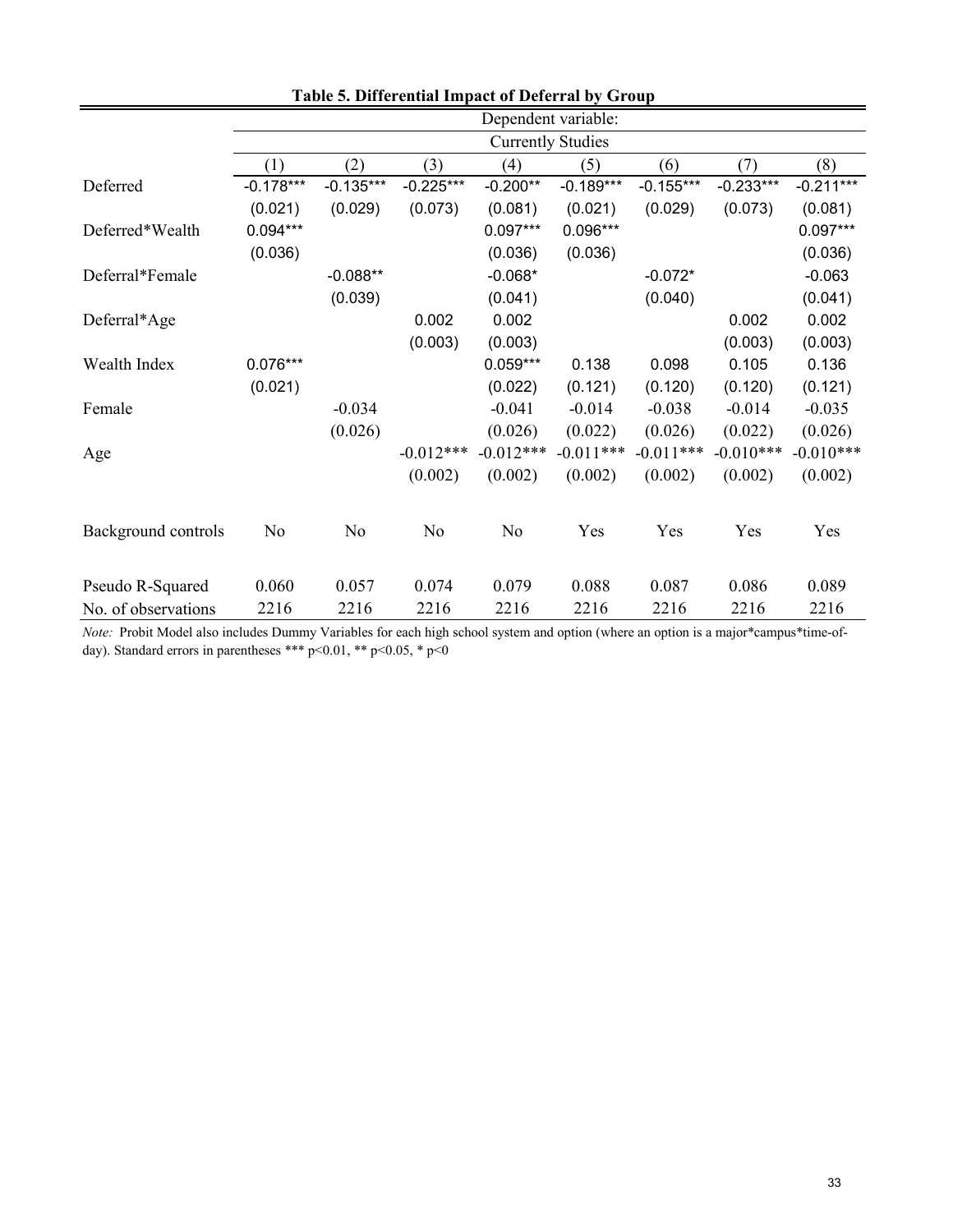|                            |                                 | <b>Table 6. Wages and Earnings of Applicants</b>             |                                                   |               |
|----------------------------|---------------------------------|--------------------------------------------------------------|---------------------------------------------------|---------------|
|                            |                                 | <b>Panel A: Earnings of Rejected Applicants</b>              |                                                   |               |
|                            |                                 | Studied in the 2008/2009<br>academic year                    | Did not studied in the<br>2008\2009 academic year | All           |
| 2007/2008<br>academic year | hourly wage<br>monthly earnings | 21.6<br>3,228                                                | 26<br>4,196                                       | 24.3<br>3,817 |
| 2008/2009<br>academic year | hourly wage<br>monthly earnings | X<br>X                                                       | 27.7<br>4,609                                     | X<br>X        |
|                            |                                 | <b>Panel B: Earnings of Rejected and Admitted Applicants</b> |                                                   |               |
| 2007/2008                  | Hourly wage                     | Rejected Applicants<br>24.3                                  | <b>Admitted Applicants</b><br>27.24               |               |

| 2007/2008 | Hourly wage                                                              | 24.3  | 27 24                                                                                                                                    |  |
|-----------|--------------------------------------------------------------------------|-------|------------------------------------------------------------------------------------------------------------------------------------------|--|
|           | <b>academic year</b> Monthly earnings                                    | 3,817 | 4317                                                                                                                                     |  |
|           |                                                                          |       | <i>Note</i> : Sample in Panel A includes only rejected applicants who were not studying in the 2007/2008 academic year. Panel B includes |  |
|           | only rejected and admitted applicants who did not study in the 2007/2008 |       |                                                                                                                                          |  |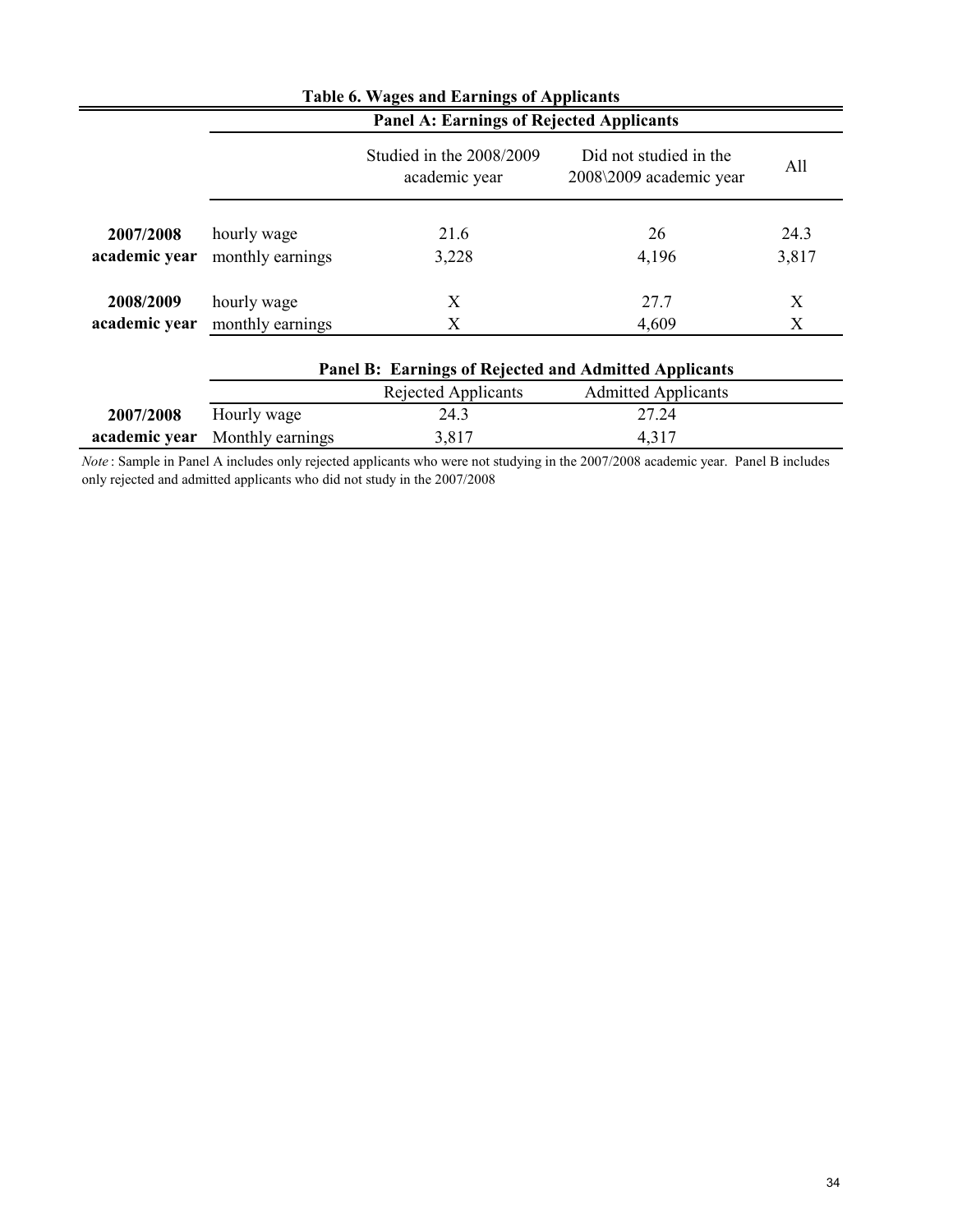|                                          | raoic // rue impact or <i>wages</i> on rrobability or ratare Em omneme |             |          |             |                |           |             |            |           |  |
|------------------------------------------|------------------------------------------------------------------------|-------------|----------|-------------|----------------|-----------|-------------|------------|-----------|--|
|                                          | All Rejected who did not study in 2007/2008 academic year              |             |          |             |                |           |             |            |           |  |
| Dependent variable: Studied in 2008/2009 |                                                                        |             |          |             |                |           |             |            |           |  |
| <b>Explanatory Variable</b>              | (1)                                                                    | (2)         | (3)      | (4)         | (5)            | (6)       | (7)         | (8)        | (9)       |  |
|                                          |                                                                        |             |          |             |                |           |             |            |           |  |
| monthly earnings in                      | $-0.141***$                                                            |             |          | $-0.111***$ |                |           | $-0.128***$ |            |           |  |
| 2007/2008 academic                       | (0.029)                                                                |             |          | (0.033)     |                |           | (0.035)     |            |           |  |
| year                                     |                                                                        |             |          |             |                |           |             |            |           |  |
| hourly wage in                           |                                                                        | $-0.075***$ |          |             | $-0.045*$      |           |             | $-0.064**$ |           |  |
| 2007/2008 academic                       |                                                                        | (0.024)     |          |             | (0.026)        |           |             | (0.028)    |           |  |
| year                                     |                                                                        |             |          |             |                |           |             |            |           |  |
| hours worked in                          |                                                                        |             | $-0.002$ |             |                | $-0.002*$ |             |            | $-0.002*$ |  |
| 2007/2008 academic                       |                                                                        |             | (0.001)  |             |                | (0.001)   |             |            | (0.001)   |  |
| year                                     |                                                                        |             |          |             |                |           |             |            |           |  |
| No of Observations                       | 686                                                                    | 649         | 685      | 674         | 638            | 673       | 651         | 611        | 650       |  |
| <b>Background Controls</b>               | No                                                                     | No          | No       | Yes         | Yes            | Yes       | Yes         | Yes        | Yes       |  |
| <b>Option Dummies</b>                    | No                                                                     | No          | No       | No          | N <sub>0</sub> | No        | Yes         | Yes        | Yes       |  |

## **Table 7. The Impact of Wages on Probability of Future Enrollment**

*Note:* Probit models*,* standard errors in parentheses \*\*\* p<0.01, \*\* p<0.05, \* p<0.1 Background controls: age, sex, rooms per person, homes per dwelling, family owned car, years of paternal education, years of maternal education, private high. Option Dummies: Dummy variables for the option chosen (major, campus and time of day